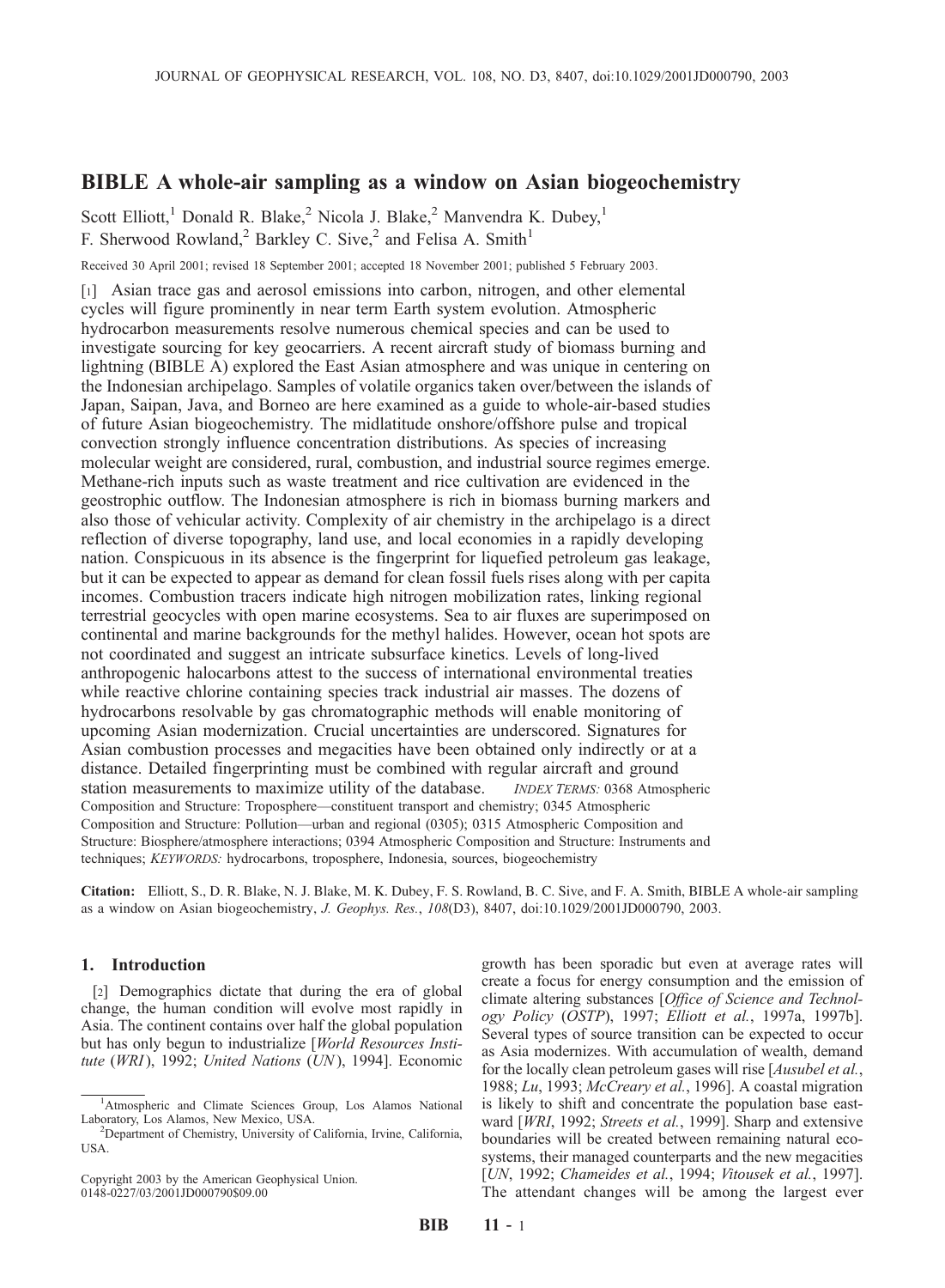experienced by the Earth system, and will come under close scientific scrutiny [Elliott et al., 1999a, 1999b]. A crucial perspective on Asian growth will be the biogeochemical [Schlesinger, 1997; Elliott et al., 1999a, 1999b]. Carrier species of interest can be classified and monitored according to the major elemental cycles [Cicerone and Oremland, 1988; Duce et al., 1991; Vitousek and Matson, 1993; Intergovernmental Panel on Climate Change (IPCC), 1995].

[3] Techniques of analytical chemistry which discriminate large numbers of elements or molecules constitute powerful tools for examining the sources and fate of substances moving through the Earth system [Hopke, 1985]. The couple of whole-air sampling and gas chromatography now resolves dozens of the gas phase hydrocarbons, simultaneously and in air from across the global troposphere [Blake et al., 1992, 1994, 1996a, 1996b, 1996c]. A variety of secondary groups are identifiable including oxygenates, nitrates and halogens. The volatile organics are carriers of direct and indirect greenhouse potential [IPCC, 1995; Elliott et al., 1996]. Their concentration distributions will also elucidate sourcing for compounds in other phases and in other elemental cycles. We are currently engaged in a general effort to adapt whole-air methods to the study of Asian growth [Blake et al., 1997; Elliott et al., 1997a, 1997b, 1999a, 1999b]. Preliminary work has been conducted under the NASA Pacific Exploratory Mission series of aircraft campaigns (PEM) [e.g., Hoell et al., 1996, 1997, 1999; Blake et al., 1997, Fuelberg et al., 1999]. PEM attempted to characterize regions of the Pacific Rim environment in sequence. We have participated recently in a Japanese sponsored aircraft study which complements the NASA projects in many respects. Much of the East Asian atmosphere was within range during the month long experiment. Penetration of lightning plumes was a major objective so that transit to Indonesia was required and a majority of flights radiated from the island of Java. The focus upon Indonesia/Malaysia is unusual among aircraft chemistry studies and provides the opportunity to push our interpretations southwestward.

[4] In the present work we examine whole-air data gathered during the Japanese mission, from Asian growth and Earth system perspectives. Signatures for various combustion types are prominent even as the suite of pure hydrocarbons is studied alone. Methyl halides serve in part as tracers of sea to air flux and so link the terrestrial and marine regimes. The anthropogenic halocarbons clearly indicate the wax and wane of industrial activities. We are able to identify and locate many sources, and demonstrate that the detectable hydrocarbons trace major geocycles either directly or indirectly. Some results regard design of future experiments. We argue that a coordinated application of whole-air-based hydrocarbon measurements is needed, conducted at regular intervals in position/time. The capability is at hand to monitor human alternations to Asian biogeochemistry in an abstract but highly informative hydrocarbon space.

[5] Our text begins with a description of the Japan/ Indonesia flights, and of hydrocarbon measurements conducted en route. We down-select segments which offer cross cutting coverage of the biogeochemosphere. Throughout the results section the organization is chemical. We step through families of organics defined by their major functional

groups: alkanes, olefins, alkynes, aromatics, natural halides/nitrates and anthropogenic halogenates. Following inspection of the measurements we survey the types of statistical analyses which may be relevant. Hydrocarbon detection methods have advanced over the last decade such that data sets are rich but unwieldy [e.g., Blake et al., 1997]. A systematic approach to pattern extraction is advisable if the techniques are to be fully exploited. In a concluding discussion section we make geochemical connections to data on the organic gases. Here the hierarchy is elemental, then geographical. We treat linkages to the carbon and nitrogen cycles, and move from the continent to the coast to open waters.

[6] The Earth system level conclusions we draw are manifold and diverse. The single carbon species can be regressed against one another to show that anaerobic methane production is operative from within China [Khalil and Rasmussen,1983; Cicerone and Oremland, 1988; Schlesinger, 1997]. The different combustion signatures alternate in the alkane distribution, with C5 marking gasoline consumption [Mayrsohn and Crabtree, 1976; Logan et al., 1981; Cullis and Hirschler, 1989, 1990; Blake and Rowland, 1995; Guenther et al., 1995]. Flights from Java to Borneo illustrate the complexity of the atmosphere in the Indonesian microcosm. The larger, sparsely populated island exhibits a strong biomass burn signature [Andreae, 1991; Blake et al., 1996c]. Over Java vehicular activity can be discerned. The oil-based but eclectic (developing) economy of Indonesia [WRI, 1992; Brown, 1995a, 1995b] makes its presence felt in the database. Automotive emissions are also detected in and around Japan, which boasts one of the world's wealthiest populations. Triple bonded and aromatic compounds are useful tracers in this regard. A special effort is made to observe the input of the methyl halides and methyl nitrate from the ocean to continental and marine air masses [Singh et al., 1983; Liss, 1986; Lobert et al., 1995]. Flux balances can be constructed for the atmospheric boundary layer, but hot spots for the sea sourced species do not regularly correspond with each other. Man made halocarbons serve their usual role as tracers of industrial activity [Rowland and Molina, 1975; IPCC, 1995; Blake et al., 1997]. Short lived perchloroethylene maximizes in certain plumes over the open ocean but the peaks may be distinct from those of the methyl halides. Distributions for all the molecular groups are shaped by the meteorological pulse of the Asian landmass. Winter/spring flow is westerly, summer/ fall monsoonal. Over Indonesia convective vertical mixing dominates [Kao, 1948; Thompson, 1951; Schmidt, 1952].

[7] We provide highlights of our analyses as two dimensional species versus species plots. Ethane is often used as the baseline compound because it is simple in structure and ubiquitous in source fingerprints [Mayrsohn and Crabtree, 1976; Blake et al., 1992, 1994]. For many of the graphs we note that movement through the space is likely to occur as Asia modernizes. For example, the economy of the People's Republic of China is coal intensive but demand for the fossil fuels perceived to be locally clean will almost certainly grow [Smil, 1988; Lu, 1993; Finkelman et al., 1999]. The fingerprint for liquefied petroleum gas leakage [Blake and Rowland, 1995] is today missing from our Asian samples. Propane and butane relationships to baseline species may evolve in time. We argue that it is migration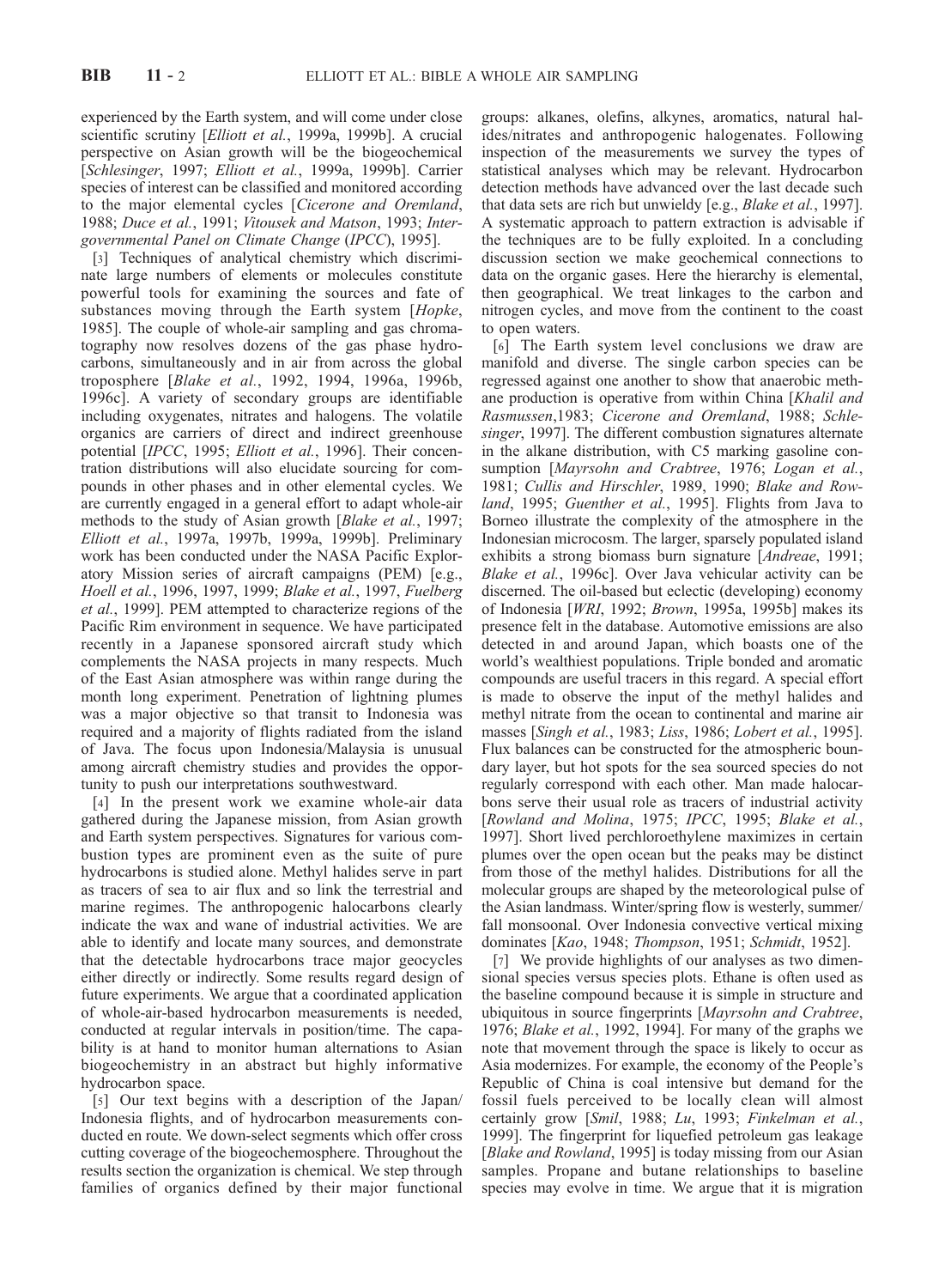of data through the total (n dimensional) species space which should be examined. In this spirit we conduct principal components analysis of the Japan/Indonesia hydrocarbons [Henry and Hidy, 1979, 1981a, 1981b; Hopke 1981; *Hopke et al.*, 1983] and extract signatures which are recognizable from the literature.

[8] The biogeochemical linkages discussed in the present work permeate the Earth system. The human population of mainland Asia is dense, immense and anxious to contribute to the global economy  $[Lu, 1993; Brown, 1995a, 1995b]$ . There will be a tendency to pass quickly through the standard energy market series, from biofuels and coal to oil products and natural/liquefied petroleum gas [Ausubel et al., 1988; Ausubel, 1995; Elliott et al., 1999a, 1999b; Streets et al., 1999]. Combustion signatures for the alkanes will shift toward the pentanes or butanes. Combustion mobilizes nitrogen which will transfer to both managed and natural terrestrial ecosystems, enhancing soil nutrient pools [Luizao et al., 1989; Keller and Matson, 1994; Galloway, 1996; Vitousek et al., 1997]. The hydrocarbons oxidize in the presence of  $NO<sub>x</sub>$  to give ozone which can damage crops and impact harvests [Chameides et al., 1994]. The ozone in turn may cross the entire Pacific Basin and increase background levels in western North America [Elliott et al., 1997a, 1997b]. The open North Pacific is downwind of Asia in the geostrophic sense and is nitrogen limited by and large [Berger and Wefer, 1991; Longhurst et al., 1995; IPCC, 1995]. Ocean fertilization is a possibility [Fanning, 1989; Owens, 1992; Michaels, 1993]. Whole-air hydrocarbon analysis can help to apportion sourcing of fixed nitrogen. A feedback loop exists through the production of the dissolved trace gases in seawater [Elliott et al., 1997b; McNair et al., 1998]. Marine distributions and fluxes would be shifted by aeolian fertilization. The phenomenon is yet another which can be tracked through the whole-air methods.

[9] Our analysis of the Japan/Indonesian campaign underscores the power of whole-air hydrocarbon sampling to elucidate effects of Asian growth. However, it also points toward key uncertainties which must be dealt with. For example, olefins other than ethylene consistently fell below detection limits on the flights investigated. Most air masses encountered were remote from surface contact so that shorter lived molecules had reacted away (alkene lifetimes <days [Singh and Zimmerman, 1992; Blake et al., 1997]). There is a strong need to conduct aircraft missions closer to Asian input zones. Longer flight legs must be arranged within the marine boundary layer since gas distributions may be influenced by subsurface features at the oceanic mesoscale [Semtner, 1986; Semtner and Chervin, 1992; Chu et al., 1999]. Major uncertainties can also be associated with the source profile library. Hydrocarbon signatures for the combustion types are similar with respect to alkane/ alkene ratios. Emissions are thus difficult to segregate. An organized fingerprinting exercise would be desirable, cutting across the spectrum of Asian land use and fuel types. Several mission design refinements are envisioned which might lead to biogeochemically weighted programs.

## 2. Methods

[10] The Japanese aircraft campaign under consideration took as its themes biomass burn and lightning chemistry. It Figure 1. Tracks for the 1998 BIBLE A (first Biomass Burning and Lightning Experiment) aircraft atmospheric chemistry campaign. Flight 0 was a test conducted in April 1998. Flights 1 through 15 constituted the expedition proper. Only highlighted legs are analyzed in the current work.

is identified by the acronym BIBLE (Biomass Burning and Lightning Experiment), and by the postscript A (first in a series). The project was sponsored by an equivalent of the U.S. NASA, the Japanese National Space Development Agency (NASDA). Detailed background information and descriptions of instruments can be found at the Web site www.Eorc.nasda.go.jp/Sciences. A map of the study area and flight tracks is offered in Figure 1. The major flights numbered 1 through 15 were carried out in the late summer and early fall of 1998. One training flight is also shown, conducted in April of 1998. The basic experimental strategy was transit to Indonesia, a convectively active area [Kao, 1948; Thompson, 1951] which was the site of a massive biomass burning episode in 1997 [Brauer and Hishamhashim, 1998; Levine, 1999]. A strong suit of the Japanese atmospheric chemistry community has traditionally been NOy measurement [Kondo et al., 1987, 1996], and both lightning and the burns would be expected to yield strong plumes of oxidized nitrogen.

[11] We will restrict our hydrocarbon analysis to the flights highlighted on the map. The April test excursion ran almost due south from the Nagoya command center to 26 degrees north latitude. We have arbitrarily labeled it 0 here, to distinguish it from the others. Flight 2 of the campaign proper consisted of transit south over the Volcano and Northern Marianas islands to Saipan. Flight 7 began on the Indonesian island of Java after several more transits and intensives, and included a descent over Borneo (Kalimantan portion). Flight 9 followed a similar trajectory but the single



atitud

40

30

20

10

0

.<br>Jagoya

F2

Saipar

سی∾<br>⁄Balikpapan<br>حصہ ج

F3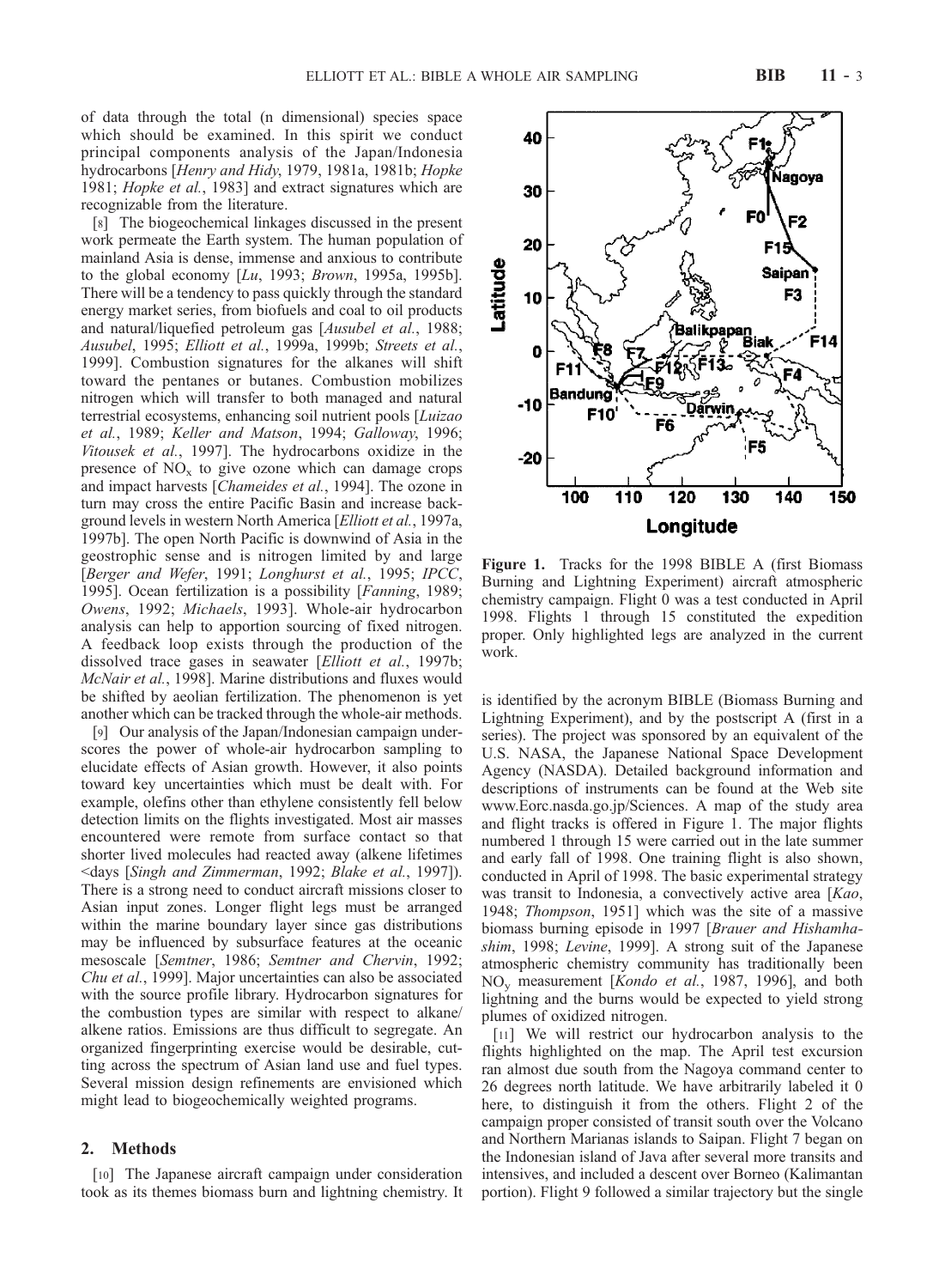|                           | Detected Compounds                                                                                                            |  |  |  |
|---------------------------|-------------------------------------------------------------------------------------------------------------------------------|--|--|--|
| One carbon species        | carbon monoxide and methane                                                                                                   |  |  |  |
| Alkanes                   | ethane, propane, normal butane, isobutane, normal pentane,<br>isopentane, a variety of hexanes, heptanes, octanes and nonanes |  |  |  |
| Alkenes                   | ethylene, propylene, 1-butene, trans-2-butene, cis-2-butene,<br>several pentene isomers                                       |  |  |  |
| Alkynes                   | ethyne (acetylene) and propyne                                                                                                |  |  |  |
| Aromatics                 | benzene, toluene, p-xylene, m-xylene, o-xylene, ethylbenzene                                                                  |  |  |  |
| Halogenated methanes      | methyl chloride, methyl bromide, methyl iodide, methylene<br>bromide, bromoform                                               |  |  |  |
| Organic nitrates          | methyl nitrate; two, three, four and five carbon nitrates                                                                     |  |  |  |
| Anthropogenic halogenates | carbon tetrachloride, chloroform, fluorocarbons 11 and 12,<br>perchloroethylene                                               |  |  |  |
| Sulfur species            | carbonyl sulfide, dimethyl sulfide                                                                                            |  |  |  |

Table 1. A Subset of Hydrocarbons Detected and Analyzed Under BIBLE A for Their Relevance to Asian Growth and Biogeochemical Issues<sup>a</sup>

<sup>a</sup>Species are grouped roughly into chemical families and listed in order of increasing structural complexity.

descent was made over the Java Sea. Most of the BIBLE A air time was spent at high altitude. The G2 (Gulfstream) aircraft employed is designed for high, fast flying and it was anticipated that the lightning  $NO<sub>x</sub>$  signal would be strongest aloft. In this sense the experiments are less than ideal from the biogeochemical perspective, yet we are able to demonstrate the utility of our concepts nonetheless. The flights we have selected for closer investigation are those with the longest legs near the surface, whether over land or sea. Numbers 0 and 2 section the geostrophic outflow aloft during the seasons when continental high and low pressure systems respectively dominate. The latitude 25 degrees is identified as a region of sharp transition between regimes of midlatitude and tropical air chemistry [Blake et al., 1997]. Flight 2 continues southward beyond this threshold (Saipan is located at 15 degrees north latitude). A long leg was included in the marine boundary layer approaching and above the Marianas islands.

[12] The Indonesian and Malay archipelago is a prime frontier of biogeochemistry. For example, it has thus far been bypassed by the PEM series [Hoell et al., 1996, 1997, 1999]. It can be thought of as a microcosm for the global tropics. Densely populated cities exist in close proximity with open ocean and unexplored rain forests. Flight 7 is among those we have selected because it enters the boundary layer over Borneo, which is sparsely inhabited and undergoing deforestation [WRI, 1992; Brown, 1995a, 1995b, 1998; Sawa et al., 1999]. Descent over the Java Sea offers a useful complement. In Northern hemispheric fall, surface flow is toward the Asian landmass and the ITCZ is indistinct [Kao, 1948; Thompson, 1951; Schmidt, 1952]. Convective activity occurs year-round with a slight seasonality.

[13] The Blake whole-air sampling and gas chromatography team has expanded and improved its capabilities steadily over the last decade. In early aircraft campaigns only a limited number of pure hydrocarbons could be quantified through the whole-air retrieval methods. Today over one hundred species are resolvable, down to pptv levels. Technical details of separation procedures, lower limits of detection, accuracy and precision are discussed in the series of papers Blake et al. [1992, 1994, 1996a, 1996b, 1996c, 1997]. Sets of canisters are mounted on board research aircraft prior to take off, then are opened manually en route over timescales ranging from 10 seconds

to several minutes. The sample spacing depends on ambient atmospheric pressure and the need for local resolution. The cans are returned to a ground-based laboratory, which is usually (though not always) the main facility at the University of California, Irvine. Aliquots are distributed to several gas chromatographic systems, each equipped with column materials and detectors chosen to separate/identify specific suites of compounds. Some of the molecules measured and studied in the present work are itemized in Table 1. They are organized in the listing by functionality in most cases.

[14] The aircraft techniques generate a very large volume of data. 50 to 150 canisters may be filled during a single flight. There are generally 10 to 20 flights involved in a campaign. Up to 100 species are measured from within each sample. Even after zooming in upon the four flights which promised to provide cross cutting biogeochemical information, we felt that a streamlined analysis strategy was called for. We have examined data from flights 0, 2, 7 and 9 by plotting all measured concentrations together within the Table 1 chemical groupings, for each individual flight. Data were displayed first as a function of flight time, then against altitude. Species to species graphs and correlations were constructed as deemed necessary. Most often we have used ethane as the major correlate or X axis compound. Ethane is selected for this role because it is the simplest hydrocarbon displaying significant concentrations in all the source signatures we refer to. Earlier Blake group papers have adopted this convention as well [Blake et al., 1992, 1994].

[15] The fingerprints themselves are given in Table 2. The most important references we have consulted in order to compile this information are the Blake et al. aircraft series [Blake et al., 1992, 1994, 1996a, 1996b, 1996c], supplemented by *Blake and Rowland* [1995] for liquefied petroleum gas composition. There are large uncertainties in almost all values in the table. LPG species ratios are highly variable from economy to economy. For example, mole fractions for propane and the butanes are roughly equal in the typical Mexican product, while in Los Angeles (California) the composition is almost entirely propane. In fact all the signatures we present should be thought of as surrogates for their true Asian counterparts. The natural gas leakage data for nonmethane compounds were obtained near the Alaskan Prudhoe Bay facility. Actual compositions worldwide are highly variable. The  $CH<sub>4</sub>$  fraction is in fact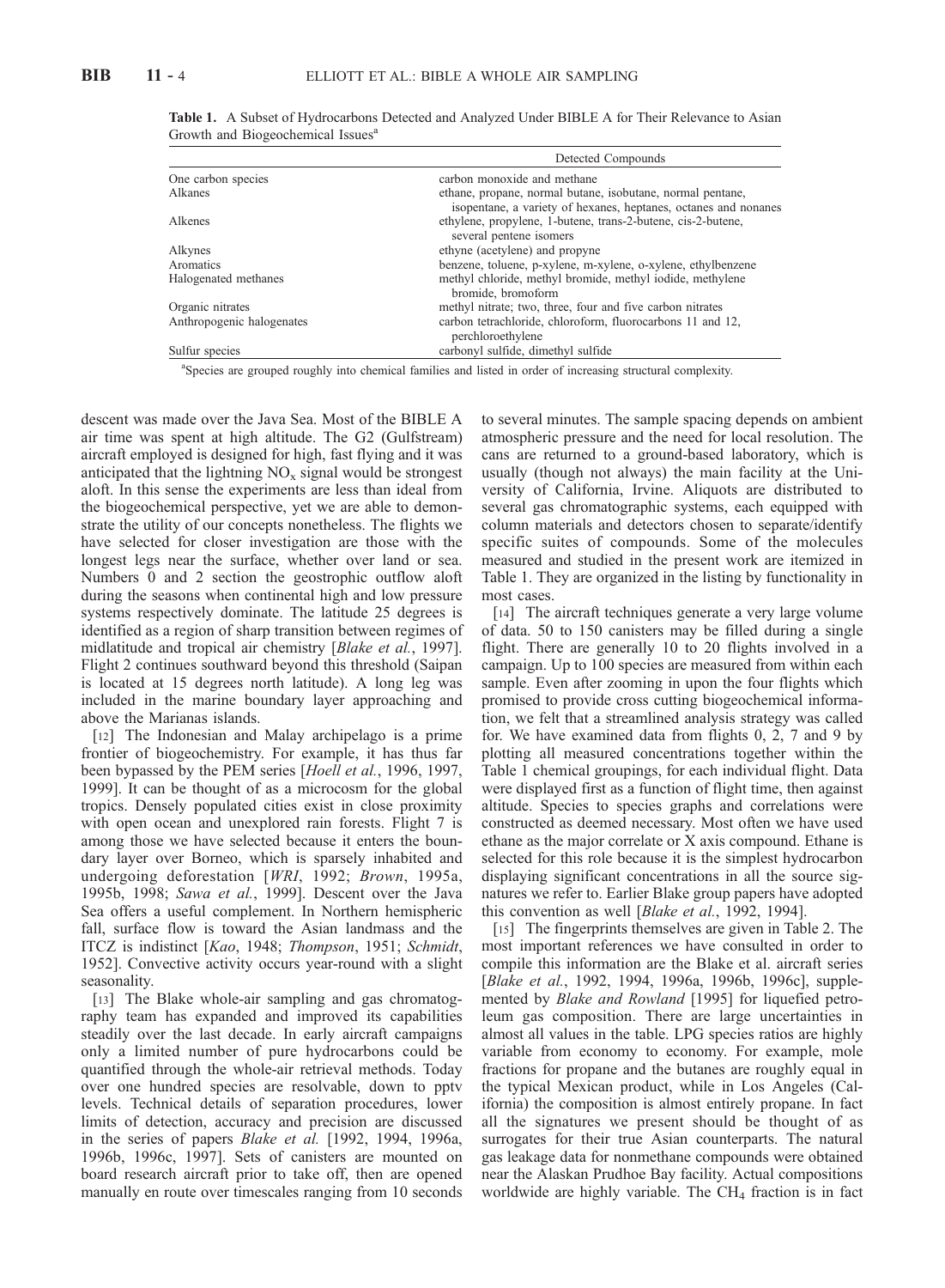|  |  |  | Table 2. Hydrocarbon Source Fingerprints Referenced in the BIBLE A Interpretation <sup>a</sup> |
|--|--|--|------------------------------------------------------------------------------------------------|
|  |  |  |                                                                                                |

| HC                 | LPG1 | LPG2   | <b>Burns</b> | Autos         | NG     | Waste | China | Veg    |
|--------------------|------|--------|--------------|---------------|--------|-------|-------|--------|
| CH <sub>4</sub>    |      |        | 10           | 10            | 20     | 5000  |       |        |
| C2H6               |      |        |              |               |        |       |       |        |
| C3H8               | 100  | 100    | 0.25         | 0.3           | 0.1    |       | 0.4   | $^{+}$ |
| nBut               | 60   | 0.2    | 0.1          | $\mathcal{L}$ | 0.05   |       | 0.1   |        |
| iBut               | 30   |        | 0.01         | 0.3           |        |       | 0.1   |        |
| nPent              |      | < 0.01 | 0.03         |               | $\pm$  |       | 0.05  |        |
| iPent              |      | 0.03   | 0.01         |               | $^{+}$ |       | 0.05  |        |
| C2H4               |      |        |              |               |        |       | 0.1   | $\pm$  |
| C2H2               |      |        | 0.5          | h             |        |       | 0.5   |        |
| C6H6               | 0    |        | 0.4          |               |        |       | 0.2   |        |
| CH <sub>3</sub> Cl |      |        | 0.1          | low           |        |       |       |        |
| CH3Br              |      |        | 0.001        |               |        |       |       |        |
| CH3I               |      |        | 0.0001       |               |        |       |       |        |

a All concentrations are normalized to those of ethane. HC, hydrocarbon species; LPG1, liquefied petroleum gas sampled in Mexico City; LPG2, liquefied petroleum gas sampled in Los Angeles (California); Burns, biomass burning; NG, natural gas; Waste, waste treatment in landfills and sewers; China, a plume tracked to eastern China as point of origin; Veg, terrestrial vegetation. The abbreviations But and Pent signify the butanes and pentanes. References are itemized in the text. Where data are available, sources are arranged in order of increasing methane to ethane ratio. Pluses mean that emission occurs for that particular species under that particular source but that we did not have a value available for the process.

an industry average. Methane to ethane ratios for the anaerobic sources in landfills and sewers are unpublished for the moment and constitute rough estimates from data local to the Irvine campus. They may not translate directly to the developing situation in East Asia. We are currently in the process of obtaining coal combustion samples from the vicinity of Beijing, under sponsorship from the NASA ChinaMAP project [Chameides et al., 1994]. References such as those collected by *Logan et al.* [1981] and *Cullis* and Hirschler [1989, 1990] suggest that while carbon dioxide content of the effluent varies from 95 to 100%, carbon monoxide to methane proportions resemble biomass burning [Andreae, 1991]. Residential and commercial coal combustion tend to be the most inefficient types, while industrial and power plant applications release only negligible amounts of the trace gases. China of course remains coal driven. Tremendous residential consumption occurs along the eastern seaboard. The nonmethane hydrocarbon output should be skewed toward short chain byproducts.

[16] Terrestrial vegetation is a significant global source of nonmethane species. Inventories assembled from the biogeochemical perspective have emphasized the distinctions between isoprene and monoterpenes, then reactive and stable organics [Guenther et al., 1995]. Some concept of the role of land ecosystems in individual NMHC budgets can be gleaned from Table 3, a set of heuristic organic source distributions. We have not attempted to generalize a fingerprint for Asian vegetation. The reader will note that

methyl halide ratios are included for only a few of the inputs in Table 2, and that the halocarbon composition of industrial effluent has not been specified. Our feeling is that the pure hydrocarbons must form the core of Asian source characterization because of their potential to discriminate human activities such as waste treatment and energy consumption. These are the processes which will be altered and focused on the eastern edge of the continent during the era of global change, and which closely regard the carbon and nitrogen cycles. The industrial halocarbons, however, will function as sensitive tracers for urban air masses so that their source signatures will also be valuable.

#### 3. Results

[17] Many dozens of concentration versus time/altitude plots have been inspected, along with the species to species comparisons necessary for preliminary interpretation. We highlight the graphics and conclusions which are most enlightening from the Asian growth perspective. Since we wish to argue that whole-air sampling should be applied to characterize the continental system of the future, emphasis is placed upon the likelihood that hydrocarbon relationships will transition through geochemical space; the evolution of Asian land and energy use will alter relative source strengths [Chameides et al., 1994; Brown, 1995a, 1995b; Elliott et al., 1997a, 1997b; Brown, 1998]. Analysis is restricted to two dimensions (two species) in this section.

Table 3. Qualitative Source Apportionment for Some of the Pure Hydrocarbons, Based Largely on Global Budgeting Exercises<sup>a</sup>

|                     | Sources                                                                                                                |
|---------------------|------------------------------------------------------------------------------------------------------------------------|
| Methane             | managed and natural wetlands, enteric fermentation, landfills, human and animal waste, natural gas, coal combustion    |
| Ethane              | fossil fuel combustion, natural gas, liquefied petroleum gas, biomass burning, the ocean, grasses and other vegetation |
| Propane             | natural gas, liquefied petroleum gas, biomass burning, the ocean, grasses and other vegetation                         |
| n-butane            | fossil fuel combustion, natural gas, liquefied petroleum gas, biomass burning, the ocean                               |
| <i>i</i> -butane    | fossil fuel combustion, natural gas, liquefied petroleum gas, biomass burning, the ocean                               |
| n-pentane           | fossil fuel combustion, natural gas, liquefied petroleum gas                                                           |
| <i>i</i> -pentane   | fossil fuel combustion, natural gas, liquefied petroleum gas                                                           |
| Ethylene            | fossil fuel combustion, biomass burning, the ocean, vegetation                                                         |
| Propylene           | fossil fuel combustion, biomass burning, the ocean                                                                     |
| Acetylene           | fossil fuel combustion, biomass burning                                                                                |
| Benzene             | fossil fuel combustion, biomass burning, solvents                                                                      |
| Toluene and xylenes | fossil fuel combustion, solvents, biomass burning                                                                      |

<sup>a</sup> Adapted from Cicerone and Oremland [1988], Singh and Zimmerman [1992], Guenther et al. [1995], Schlesinger [1997], and our compilation in Table 2.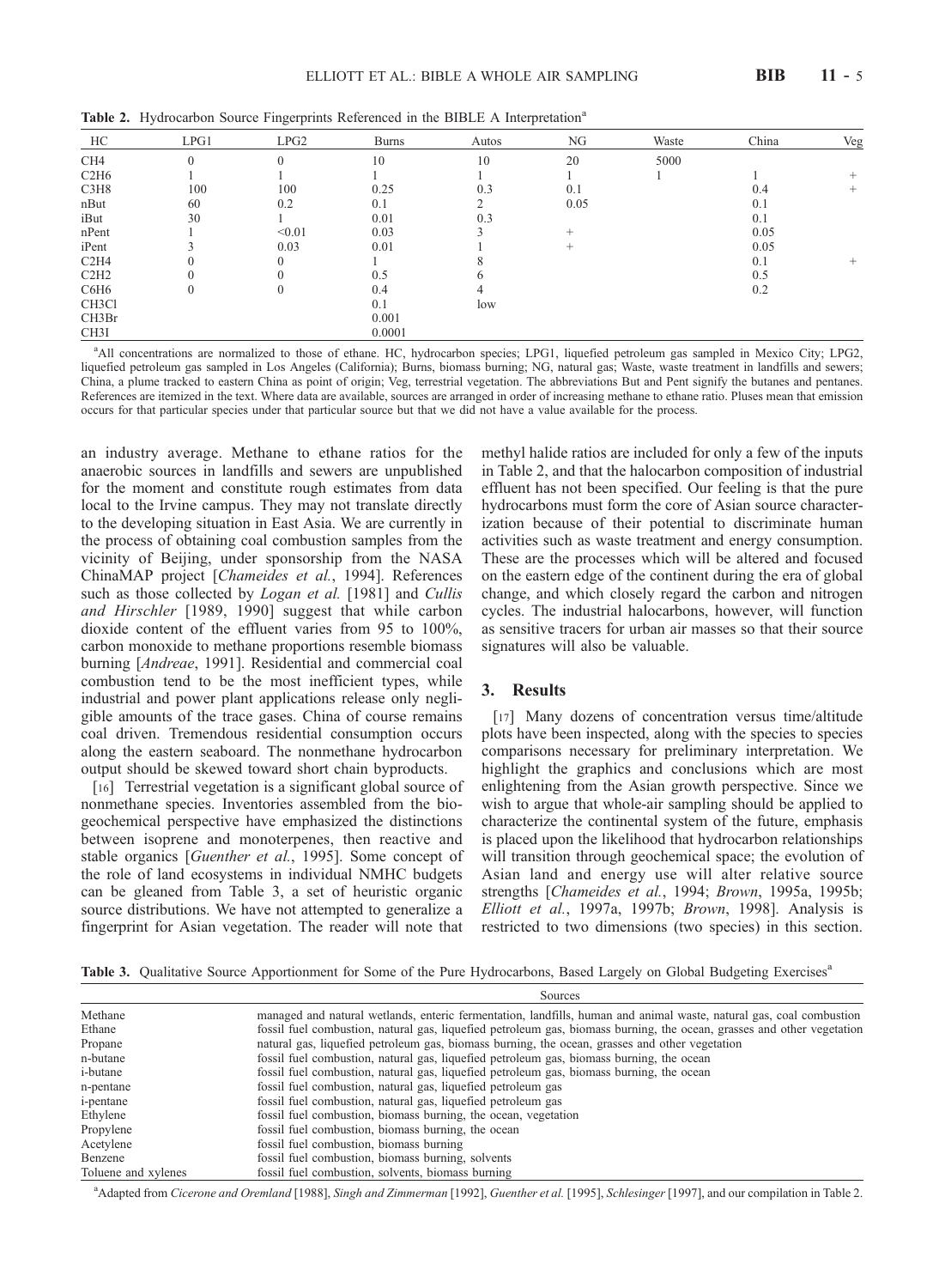

Figure 2. Flight 2 data for carbon monoxide and methane, as altitude profiles.

The major hydrocarbon families are discussed in the structural group order of Table 1.

[18] The single carbon species measured through the whole-air samples and chromatography are carbon monoxide and methane. The molecules are kinetically related along the methane photooxidation sequence [Crutzen, 1988]. On several of the flights periodic dips in CH4 concentration of the order of 10 ppbv correlated with corresponding rises in CO. The Blake measurements may thus provide direct monitoring of photooxidation rates and mechanisms. Seasonality of the Asian general circulation was evidenced. For example, in Figure 2 both of the single carbon species are elevated in air sampled aloft. In Figure 3 methane data are plotted against those for carbon monoxide on the Nagoya to Saipan transit. High carbon monoxide readings aloft suggest combustion sources. Both biomass and coal burning emission ratios for  $CO/CH<sub>4</sub>$  are about 10 [Cullis and Hirschler, 1989, 1990; Andreae, 1991; Blake et al., 1996a, 1996b, 1996c]. Samples taken at higher altitude



Figure 3. Methane to carbon monoxide relationships in the flight 2 data.



Figure 4. Concentrations of light alkanes over the course of flight 2. The Japan to Saipan transit lies about 9 hours east of the prime meridian.

reflect the influence of these combustion types. Methanerich sources contribute in the dilute CO samples. China is a center of rice cultivation and so of the managed wetlands fostering anaerobic methane production [Cicerone and Oremland, 1988; WRI, 1992; Brown, 1995a, 1995b]. It is also the most populous nation on Earth. Treatment of human waste is another methane-rich input prominent in the global budget.

[19] The high pressure/low pressure pulse of the general circulation was again manifested in measurements for higher molecular weight alkanes. Furthermore the effect of extensive convective mixing over Indonesia [Kao, 1948; Schmidt, 1952] was seen for species in all families, provided that photochemical lifetimes were longer than a few days. Altitude plots will not be presented for the alkanes. Concentrations for some of the more stable saturated organics are plotted in Figure 4 against time for the Nagoya to Saipan leg. Patterns in the ethane series are the most instructive. Variability aloft probably reflects encounters with combustion plumes. A strong transition was experienced near 25 degrees north (15000 seconds Greenwich time). Blake et al. [1997] demonstrate that this latitude is a typical threshold for the transition to tropical air. A drop in concentration is observed for many species and by many groups [Singh and Zimmerman, 1992]. Note that propane behavior is similar in Figure 4. The dip in ethane concentration at 19000 seconds was detected on descent toward the marine boundary layer near the Northern Marianas Islands. It may signify penetration of a clean maritime layer.

[20] Complexity of the Indonesian atmosphere is demonstrated when heavier alkanes are compared with ethane (Figure 5). Typical tropical background levels form a baseline for alterations by the major combustion types. Descent over Borneo in flight 7 yielded a signature low in the pentanes and suggestive of aged biomass burning. The island is heavily forested but wildfires and conversion for agriculture are taking a toll [WRI, 1992; Brown, 1995a, 1995b, 1998; Sawa et al., 1999]. By contrast, the return leg of flight 9 (descent to the airfield on Java) produced several samples with delta pentane/delta ethane exceeding 0.1. The best match in the Table 2 fingerprint collection is provided

**BIBLE A Flight 2**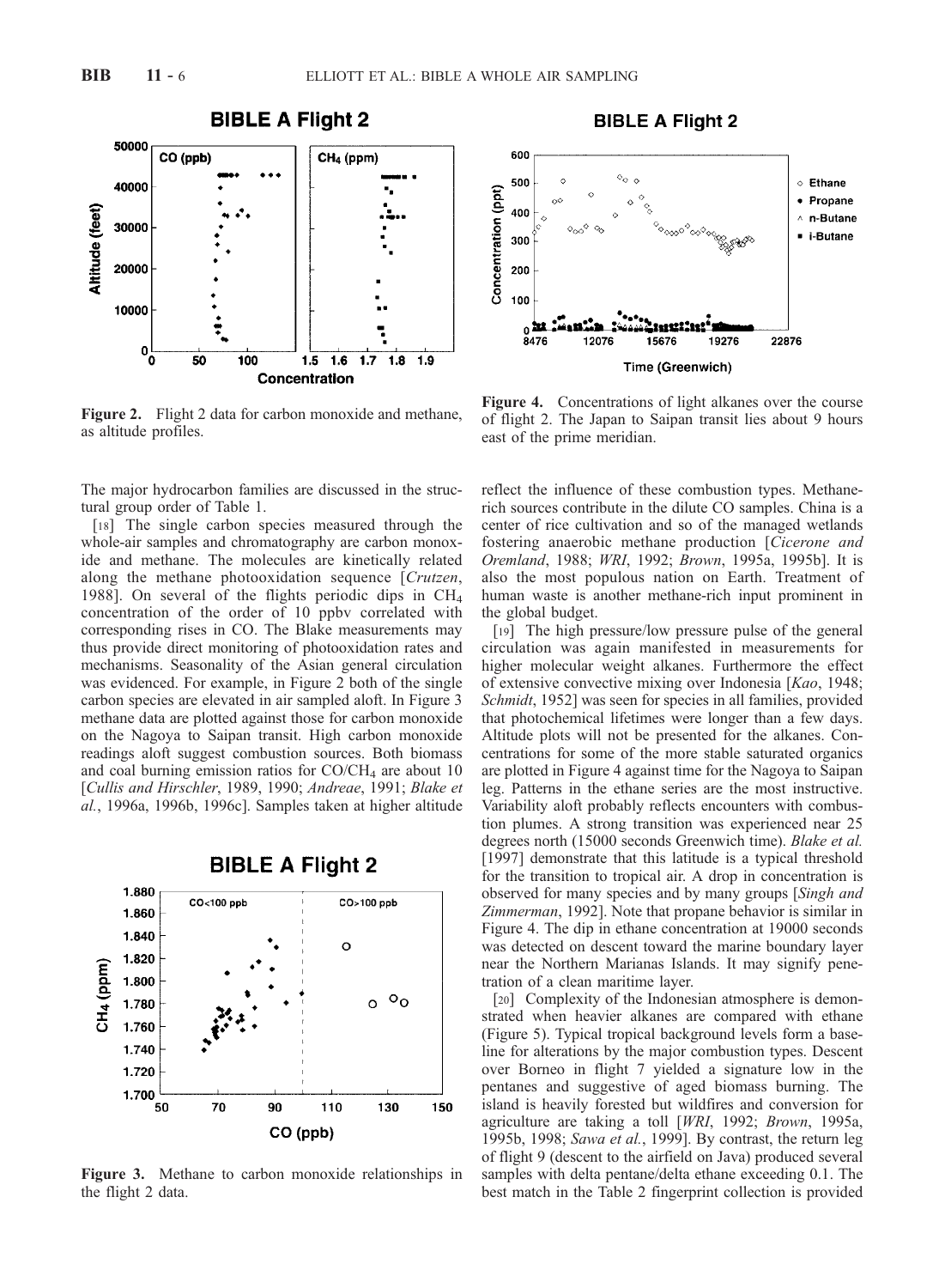

# **BIBLE A Flights 7 and 9**

Figure 5. Species to ethane relationships for some major alkane combustion tracers. (top) Flight 7 from Java to Borneo with descent and return. (bottom) Flight 9 from Java to the open Java Sea with descent and return. Propane and pentane data points are connected in the high ethane field for emphasis.

by automotive activity. The developing Indonesian economy is petroleum based. Java is among the most densely populated areas on Earth and supports heavy vehicular traffic. A striking omission from the alkane spectrum cuts across all the BIBLE A data we have inspected, from Indonesia to Japan. The propane and butane peaks associated with liquefied petroleum gas leakage are not obvious [Blake and Rowland, 1995] (Table 2). LPG is among the cleanest of fossil fuels and is considered an end-member in the energy market penetration series [Ausubel et al., 1988; Ausubel, 1995]. It is likely that the developing economies of East and Southeast Asia will adopt it as a residential fuel type. In China it will serve with natural gas as a substitute for coal in wealthy coastal cities. A key migration through the chemical space will likely be increase in the propane and butane to ethane ratios. LPG emission ratios vary greatly around the globe but are distinct in their  $C_3/C_4$  bias.

[21] BIBLE A was partly intended to elucidate the chemistry of lightning plumes, and the Gulfstream platform is particularly well suited to upper tropospheric operations. Much of the total mission time was thus spent in air remote from continental sources. The olefins (double bonded species) tend to photooxidize within a few days. From this chemical family only ethylene was observed in

the whole-air samples on a regular basis. Propylene and the isomeric butenes (1- cis and trans-2) went largely undetected. Unsaturated species are crucial components of hydrocarbon signature sets and will become more important as a complete catalog is compiled. The ethylene time series taken alone brims with information. Comparisons have been made with standard baseline compounds for the April test (Figure 6). Surface flow was from the continent. Cleaner air at upper levels shows no consistent pattern in ethene/ethane ratios. A logical interpretation is that the olefin is input from a variety of sources and that individual parcels have disparate photochemical histories. Mixing of continental and maritime air may take place. Although it is the least reactive of the alkenes,  $C_2H_4$ survives only a few days against oxidation in the troposphere. Cloud coverage and day/night proportions can vary during transit.

[22] In the surface air under continental influence (elevated ethane), ethylene concentrations ranged up to 50 pptv. Photochemical trajectories must again figure in the explanation. However, the air has spent several days over the coastal and open western Pacific. Boundary layer alkenes have also been acquired from surface waters, which are typically supersaturated in most of the pure hydrocarbons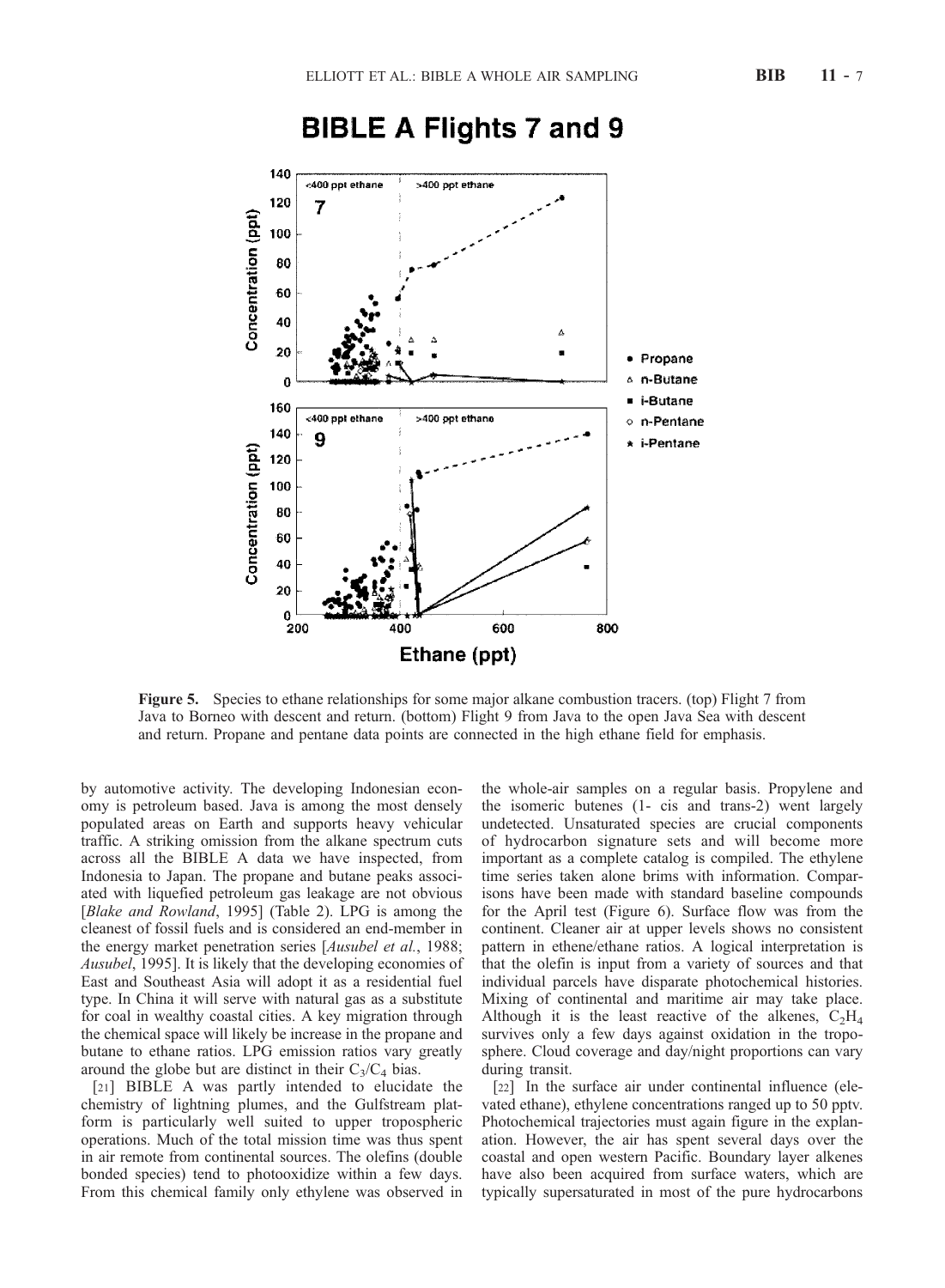



Figure 6. Ethylene to ethane ratios in the April test flight, here labeled 0.

[Ratte et al., 1993]. The variability can thus also be attributed to inconsistency in the degree of ocean supersaturation. We have argued elsewhere [McNair et al., 1998; Chu et al., 1999] that seawater concentration maxima will in general occur in different places for the dissolved trace gases. Marine biological activity is fundamentally advective. Dissolved gases are exuded from distinct links in the transition of carbon atoms from fixed to mineralized forms. Currents and eddies are at their most intense in/near the western edges of the major Northern Hemispheric ocean basins [Bowden, 1975]. We anticipate intricate and shifting oceanographic patterns of release.

[23] A single data point from the April flight stands out for its large delta ethylene/delta ethane ratio. This sample was collected on ascent during departure from Nagoya. We infer that a plume was intersected containing Japanese emissions. Note that the wealth of the economy is reflected in the hydrocarbon composition. Ethylene is a standard tracer for vehicular activity [Blake and Rowland, 1995]. As the era of global change unfolds, eastern Asia is expected to embrace the automobile [Smil, 1988; Lu, 1993; McCreary et al., 1996]. Japan lies just downwind, directly in the path of the geostrophics. It will bear the brunt of the implied long range pollutant transport [Elliott et al., 1997a, 1997b]. Because the Asian population base is huge and migration must mainly be coastal, the emission zone is and will remain an extensive south north corridor. There is literally no latitude for dilution as air masses pick up pollutants on the continent and then move over the North Pacific. Transoceanic pollution is likely to be one of the major environmental security issues of the next century. Aircraft whole-air experiments should be repeated many times within the outflow in order to document its onset.

[24] The alkynes and aromatics are grouped together here as a matter of expedience, and because the triple and resonant double bonds are similar in strength/reactivity. Family members without side chains survive for several weeks in the troposphere. They act as tracers of the seasonal circulation just as do stable, saturated hydrocarbons [Singh and Zimmerman, 1992; Blake et al., 1997]. Ethyne distributions, for example, mimic those of ethane in the BIBLE A data. Enrichments in continental outflow are punctuated independent of season by the sharp peaks characteristic of plume encounters. Ethyne and benzene altitude profiles are plotted in Figure 7 for the Japan to Saipan flight. Ethylene is shown as a short-lived comparison species; note that its concentrations fall to zero at upper levels. During a low altitude leg approaching the Northern Marianas in flight 2, a minimum in  $C_2H_2$  concentration was detected over the ocean surface. Air to sea flux and consumption within the water column offer a potential explanation. The compound is one of the few nonmethane organics known to be undersaturated in the open surface ocean on a regular basis [*Plass*] et al., 1992; Ratte et al., 1993]. South of the 25 degree transition the tropospheric alkynes and aromatics adopt tropical composition patterns. Background altitude distributions over Indonesia indicate the dominance of convection.

[25] Simpler members of the triple bond and aromatic families are classic combustion tracers. Ratios of ethyne and benzene to ethane can be used under some circumstances to distinguish biomass or biofuel burning from gasoline consumption. In the Table 2 signatures  $C_2H_2$  and  $C_6H_6$  concentrations are about an order of magnitude larger for automobile exhaust. Ethane relationships from the April test flight resemble organic spectra reported by Blake et al. [1997] for Asian cities including Tokyo and Hong Kong. Data for the same species from flight 2 provided some of the tightest linear correlations obtained in the present analysis (Figure 8). The delta ratios are consistent with aged biomass/biofuel combustion. However, it is difficult to exclude a contribution from vehicular sources, and coal burning measurements are not at hand. Despite the strong difference in alkyne/aromatic fingerprints for major combustion sources, they are difficult to distinguish at a distance. The Blake group has described similar problems in the analysis of earlier remote tropospheric measurements [e.g., *Blake et al.*)



Figure 7. All flight 2 data for ethyne and benzene, presented as altitude profiles. Ethylene points are included to demonstrate that photochemical decay has taken place in air aloft.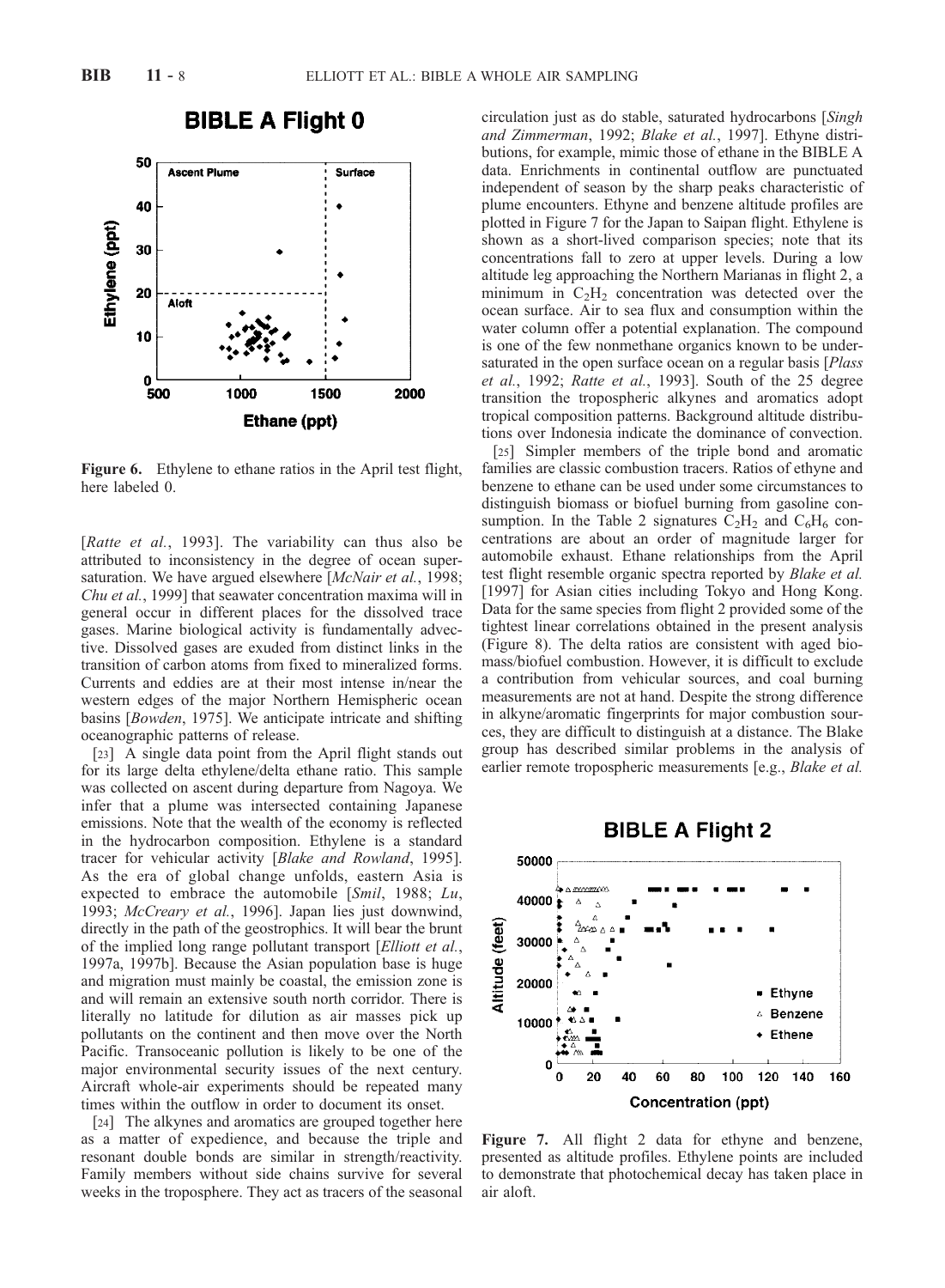

**Figure 8.** Ethyne and benzene measurements from flight 2 (Nagoya to Saipan) plotted against those for ethane.

1994, 1996a, 1996b, 1996c]. Two issues emerge which are relevant to Asian growth. Again the need for nearer-source sampling is highlighted. It is also the case that meteorological back trajectories could be used to compute the time since surface contact [e.g., Merrill, 1996; Merrill et al., 1997]. For Indonesian flights 7 and 9 the plots of ethyne and benzene against ethane were similar in appearance and slope (Figure 9). Samples collected over populous Java and rural/remote Borneo in fact correlated together. This could be a coincidence, but may also serve as an indication that biomass/biofuels still pervade. As the Asian automobile culture expands over the next few human generations, we expect the correlations to remain relatively tight but to rise upward in delta ethane space.

[26] Methyl halides, methyl nitrate and several of the bromomethanes have been analyzed together , as a class of substituted C1 compounds for which the sea figures prominently in global budgets [Singh and Zimmerman, 1992; Lobert et al., 1995; Blake et al., 1996a, 1996b, 1996c; McNair et al., 1998; Chu et al., 1999]. Typical behavior over the open ocean is displayed in Figure 10. Descent at 26 degrees north into the marine boundary layer yielded rapid increases in concentration for several of these single carbon species. The methyl iodide peak in particular suggests strong inputs from surface waters. Photolysis removes the molecule from tropospheric air in on the order of one day except under cloudy skies. Note, however, that maxima for the several species occur in different samples. Again we submit that the intricacies of subsurface ecology/photochemistry may be involved. Other aspects of the BIBLE A data set imply strongly that the situation will be difficult to elucidate. Some of the potential pitfalls can be illustrated beginning with data in Figures 11 and 12. Altitude profiles from the second summer/fall flight are readily interpreted for the methyl halides. Flux from the sea surface raises  $CH<sub>3</sub>I$ concentrations in the boundary layer, in this case in the vicinity of the Marianas. The scale height of perhaps one kilometer is consistent with a one day removal time constant [Blake et al., 1997] and tabulated lower tropospheric eddy diffusion coefficients [Elliott et al., 1996, 1997a, 1997b]. Both the iodide and the bromide are released during

combustion as well as from seawater.  $CH<sub>3</sub>Br$  concentrations are more obviously elevated at upper levels because the molecule is longer lived (on the order of two years). Further, the bromide concentrations are variable in the boundary layer, in keeping with our arguments on marine hot spots. Methyl nitrate, on the other hand, peaks in the middle troposphere. A possible explanation is that Asian nitrogen oxides have augmented photochemical activity in general and so also the oxidation rate for methane passing from/over the landmass [Crutzen, 1988; Elliott et al., 1997a, 1997b].  $CH<sub>4</sub>$  decomposition in NO<sub>x</sub>-rich air would be channeled in small part into the nitrate.

[27] Determining relative contributions of the continent and adjacent coastal waters to regional budgets for the halides is likely to require coupled modeling of the ocean/ atmosphere system. Aircraft chemistry campaigns have as a rule devoted only limited resources (flight time) to the marine boundary layer. BIBLE A-9 offers a case in point, as illustrated in Figure 12. The central Java Sea is biologically productive [Berger and Wefer, 1991] and far enough removed from the islands of Indonesia to yield valuable information on sea/air fluxes. However, only a handful of whole-air samples were collected in the boundary layer. Scaled concentrations in Figure 12 are suggestive of complex marine source signatures but the data are inconclusive. We advocate increased attention to whole-air sampling near the sea surface, and in particular from aircraft platforms.

[28] In air aloft over Indonesia the halides register biomass burning. Emissions ratios for the bromide and iodide normally fall between  $10^{-3}$  and  $10^{-4}$  against ethane as a normalizing agent. Descent over the Kalimantan area of Borneo gave delta ratios for CH<sub>3</sub>I to  $C_2H_6$  of roughly one thousandth (Figure 13). Under the Table 2 signatures, fresh combustion sourcing is implicated. Data from the Japan to Saipan transit are superimposed upon Figure 13 as a contrast to the tropical measurements. Distribution in the two dimensional chemical space is hyperbolic. The two



Figure 9. Ethyne and benzene measurements from flight 9 (Java to open Java Sea and return) plotted against those for ethane. Ethylene again manifests photochemical activity.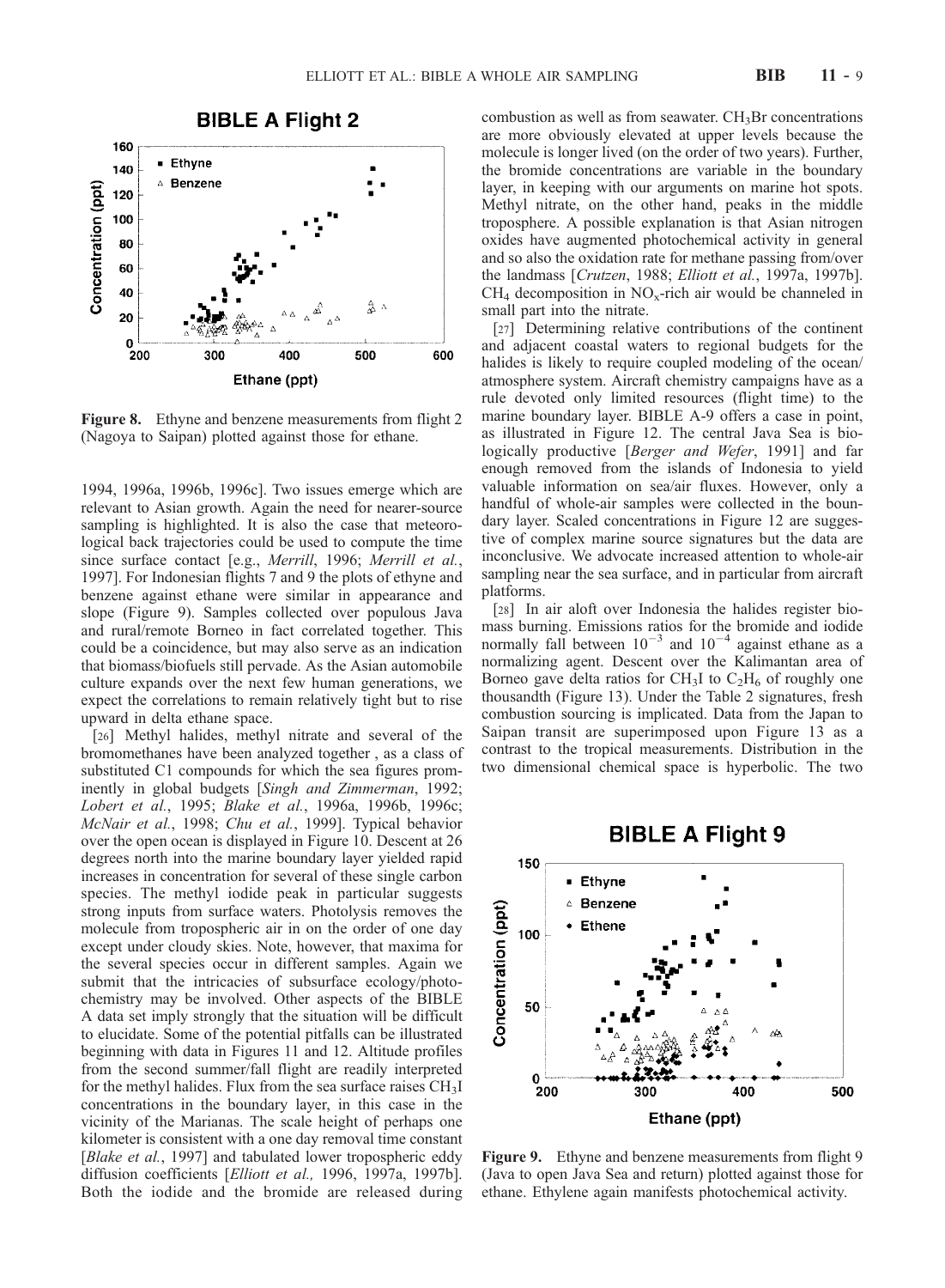# **BIBLE A Flight 0**



Figure 10. Concentration versus flight time for halogenated methanes and methyl nitrate along the course of the April test flight. The Nagoya meridian lies about nine hours east of Greenwich.

lobes of the data population represent continental air aloft from which the iodide has been photolyzed en route so that concentrations are near zero, and the variable open marine input.

[29] The anthropogenic halocarbons can be divided into two classes based on their lifetimes, which range up to 100 years [Rowland and Molina, 1975]. The longer lived species chlorofluorocarbons 11 and 12 and carbon tetrachloride have been regulated under the system of international environmental treaties initiated by the Montreal Protocol. Their stability renders them especially dangerous carriers of halogen material to the stratosphere. Global monitoring networks record the success of Montreal and its followers [IPCC, 1995]. The tropospheric CFC burden is peaking. Methyl chloroform is another regulated species but possesses a shorter residence time (several years). Its concentrations are steadily dropping. The BIBLE A data assessed here confirm results from the network studies but in the Southeast Asian context. The stable halocarbons are evenly distributed with background levels approaching ppb. They are best seen as tracers for the largest scales of atmospheric motion [Prather et al., 1987]. Interhemispheric gradients are apparent in the BIBLE measurements, along with mixing of northerly and southerly air masses along the indistinct Indonesian ITCZ.

[30] On the regional scale the more reactive anthropogenic halocarbons become useful indicators. Perchloroethylene is now recognized as a workhorse marker for urban and industrial activity [Blake et al., 1996a, 1996b, 1996c]. It has been catalogued in several Asian urban air masses [Blake et al., 1997]. The perchloroethylene time series from BIBLE A flight 2 is given in Figure 14. A lone concentration greater than 3 ppt was obtained on descent toward the open sea surface. Propane and ethyne levels in the sample were 40 and 20 ppt respectively. The combined halocarbon/hydrocarbon signature matches closely the Blake et al. spectrum for Tokyo and Hong Kong. It is likely that a city plume was intercepted on approaching the Northern Marianas. Irregularities in  $C_2Cl_4$  concentrations along the high altitude segment (9000 to 15000 seconds Greenwich) bear a superficial resemblance to data for some of the pure hydrocarbons, and in particular those of ethane and ethyne. In the delta ethane space, however, an interesting story unfolds (Figure 15). At less than 350 ppt  $C_2H_6$  a positive relationship is evident. Perchloroethylene concentrations then begin to fall. In dirtier air masses encountered aloft, the industrial and combustion tracers anticorrelate. This observation may in fact be fundamental for large, developing economies. In the historical fuels substitution series, transition is typically from biomaterials to coal to oil and finally to natural and liquefied petroleum gases [Ausubel, 1995]. Several Asian combustion types yield significant quantities of ethane, but  $C_2Cl_4$  can only be generated by industry. It is expected that the economy of the People's Republic of China will grow steadily during the era of global change  $[Lu, 1993;$ McCreary et al., 1996; Elliott et al., 1997a, 1997b]. Again we can operate in a conceptual chemical space and consider detailed evolution of the whole-air measurements. Chinese growth should involve a high degree of industrialization. By





Figure 11. All flight 2 data for methyls iodide, bromide, and nitrate presented as altitude profiles.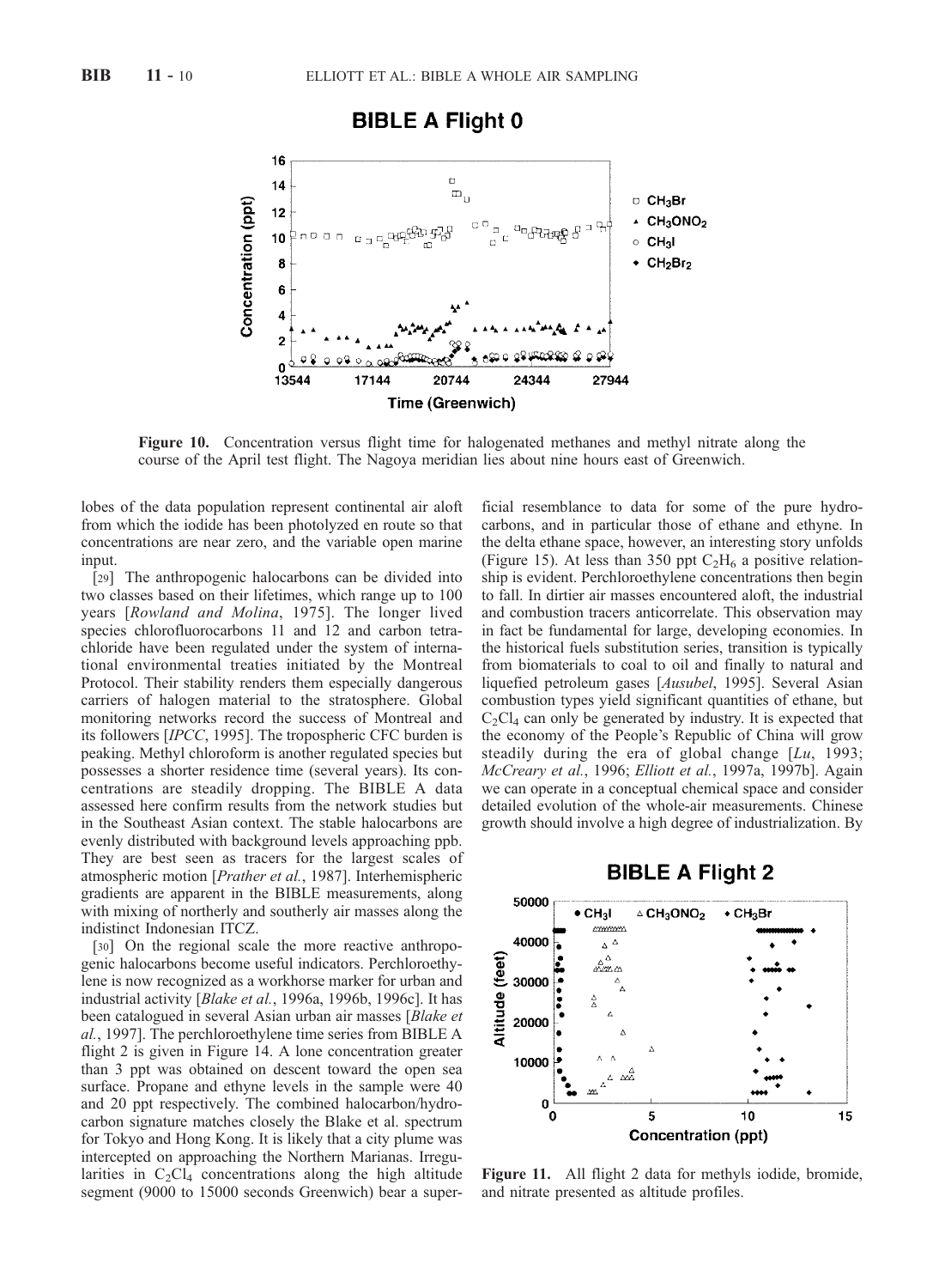



Figure 12. Methyl halide and nitrate data versus flight time during descent to the open Java Sea. Concentrations are scaled by factors of 10 so that they can be plotted with those of methyl chloride. The shaded curve and right-hand axis labels give aircraft altitude.

analogy with the west, short-lived halocarbons may be adopted as solvents and degreasing agents. At the same time, environmental concerns will lead to reductions in the combustion of solids. Petroleum-based products will be imported to compensate. The direction of movement is not entirely clear, but it is expected that the downward tail of the  $C_2Cl_4$  to ethane distribution will be altered in future transects of the Asian outflow.

[31] Since man-made halocarbons are distinct tracers for continental air, combined analysis with natural halocarbons and other ocean sourced species promises to shed light upon sea-air transfer. Perchloroethylene concentrations happen to fall between those of methyls iodide and bromide through most of the BIBLE A data set. In Figure 16 we juxtapose  $C_2Cl_4$  values with concentrations measured for some substituted methanes, as measured over the open ocean during



Figure 13. Methyl iodide concentrations in the ethane space for flight 2 which included descent over the northern Marianas Islands and flight 7 with its descent over Kalimantan (central Borneo).

Figure 14. Time series for perchloroethylene during flight 2. The Japan to Saipan transit lies about 9 hours east of the prime meridian.

the April test. The aircraft entered the marine boundary layer due south of Nagoya and near the 25 degree latitude (tropical) transition zone. Maxima for methyls bromide and nitrate bracket a perchloroethylene peak. Methyl iodide is very evenly distributed through the boundary layer. These relationships may well reflect nonurban inputs for  $CH_3Br$ ,  $CH<sub>3</sub>ONO<sub>2</sub>$  and  $CH<sub>3</sub>I$ . If sea to air flux is contributing to their surface concentrations, it occurs coastally or from the Kuroshio and associated warm and cold core eddies. It is thus superimposed on the pollution content of the surface outflow.

# 4. Statistical Considerations

[32] Aircraft hydrocarbon measurement has become an extraordinarily data-rich technique over the last decade



# **BIBLE A Flight 2**

Figure 15. Perchloroethylene concentrations from the Japan to Saipan flight, depicted in the ethane space.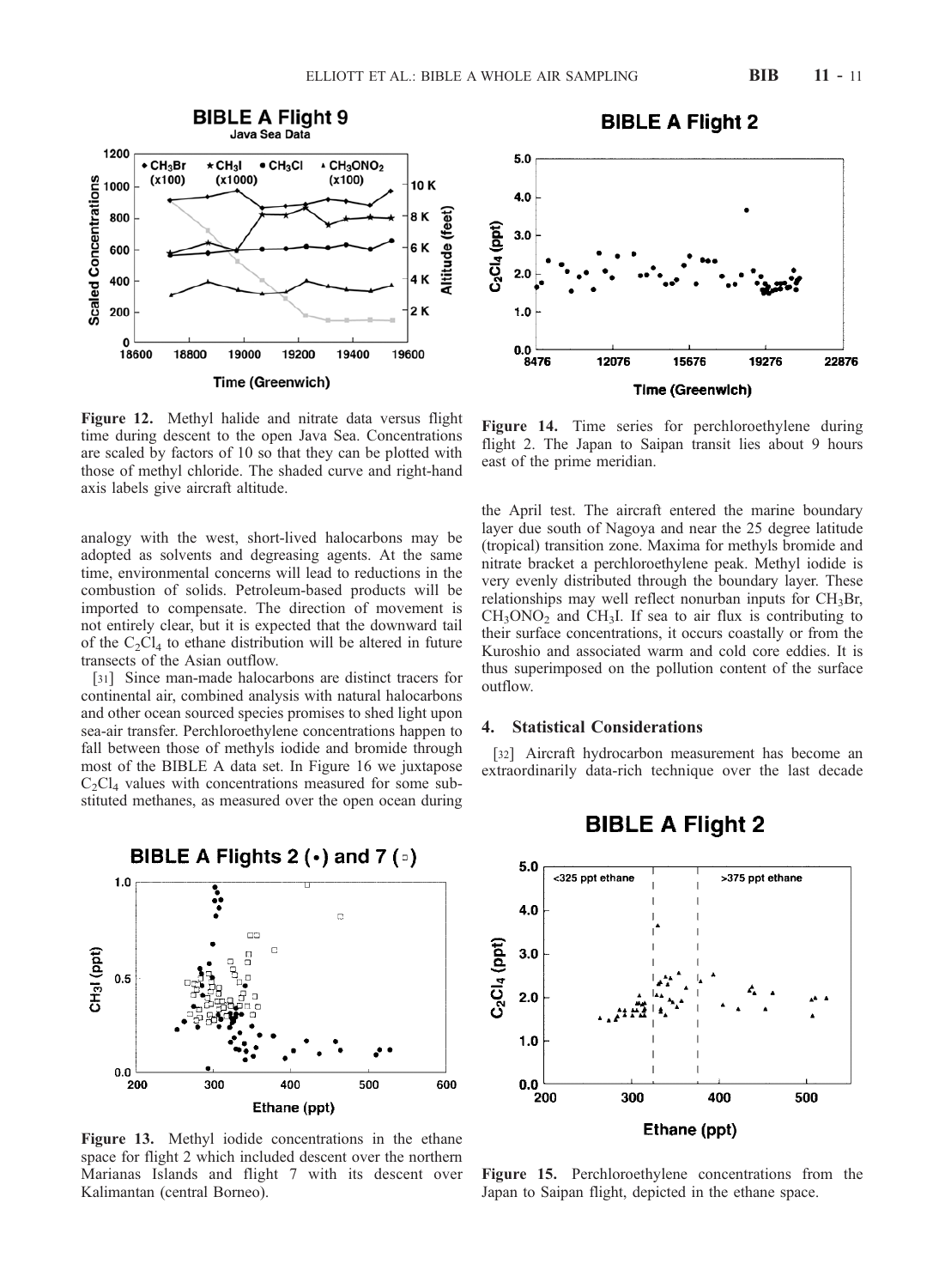

Figure 16. Time series for substituted methanes and for perchloroethylene during descent toward and flight within the open ocean boundary layer (the April test).

[e.g., Blake et al., 1992, 1994, 1996a, 1996b, 1996c, 1997]. Roughly speaking, dozens of canisters may be filled on each of hundreds of flights per year, with a hundred species determined per sample. It is of course crucial to begin interpretation from the geophysically intuitive foundation of concentration versus time/altitude/ concentration plots. However, the data structures are sufficiently complex to warrant analyses which are global and multidimensional in the chemical and statistical senses. Traditionally, the Blake group has analyzed in at most two species dimensions at a time from among the large number available; concentrations for one compound may be correlated against those of one other. Investigators of urban air quality have developed statistical approaches which allow rapid assessment of the patterns embedded in measurement data sets [Hopke, 1985]. The methods have been applied to volatile organic molecules as well as to the elements [e.g., Mayrsohn and Crabtree, 1976; Watson, 1983; Baldasano et al., 1999]. In this section we explore application of the multidimensional statistics to regional scale hydrocarbon measurements, and to the special challenge of aircraft campaigns.

[33] The structure of large environmental chemistry data sets may be examined preliminarily using one of the many types of factor decomposition [Henry and Hidy, 1979; Hopke, 1981; Hopke et al., 1983]. We concentrate our efforts here on Principal Components Analysis (PCA). The correlation matrix is cast into a linear algebraic eigenformat. The resulting eigenvectors and -values are related respectively to source signatures and fractional mass contributions. We have performed PCA upon hydrocarbon measurements from several of the BIBLE A flights. Data were transferred into the 1998 version Statistics Program for the Social Sciences (SPSS package). A standard VARIMAX rotation was conducted to maximize the grouping of final values around readily interpretable extrema. Sample results are offered in Tables 4 and 5 for the key transit from Japan to the Northern Marianas. Communalities of 0.8 or greater indicate that much of the variability in a particular quantity is explained by the procedure.

[34] Table 5 values resemble some of the Asian fingerprint surrogates, and oceanic hot spots are revealed in the PCA procedure as well. For example, Factors 1 and 3 as computed for flight 2 are associated with combustion and urban photochemical processing. The propyl and butyl nitrates are enhanced in air moving through cities because precursor alkane emissions are high and oxidation takes place in a  $NO_x$  intensive environment. Note that the urban/ industrial tracer perchloroethylene loads with the nitrates. Factor 4 appears to represent mainly a flux of OCS from the sea surface. The source loads only with brominated species from among members of the suite of dissolved, oceanic trace gases. Individuality of the PCA response to sea-air transfer may follow from lack of correlation for marine hot spots. Carbonyl sulfide is produced in the water column by photolysis of dissolved organic matter [Weiss et al., 1995; McNair et al., 1998]. The photons required may be absorbed by chlorophyll. Emission may thus occur mainly from waters which have passed their prime biologically. The sulfide is removed rapidly through hydrolysis [*Andreae*, 1986; Elliott et al., 1987, 1989; Elliott and Rowland, 1990]. Methyl iodide is much longer lived in the water column and is exuded directly by phytoplankton [Elliott and Rowland, 1993, 1995]. However, it is low in PCA communality and does not figure in our analysis here. The anthropogenic halocarbons tend to group together with industrial solvents. The pentanes appear together in Factor 8 and may point to internal combustion.

[35] Principal components analysis underlies some of the techniques available for apportionment of source fractions [Hopke et al., 1983; Baldasano et al., 1999]. The eigenvalue problem identifies inputs; multiple linear regression is then applied. Mass balance can also be computed directly [*Watson*, 1983]. The calculations have been standardized by the U.S. Environmental Protection Agency with regard to source apportionment in urban aerosol studies. They have been several times applied to measurements of volatile organics in city air [e.g., Mayrsohn and Crabtree, 1976; Baldasano et al., 1999]. We suspect that chemical conservation could be very fruitfully adapted to larger scales and to aircraft whole-air measurements. The methods are at their simplest when referred to nonreactive entities such as the individual chemical elements. The spectrum of hydrocarbons now resolvable from aircraft samples is so large that stable tracers can be found to represent many source types. Variations of the mass balance methods have also been developed which treat reacting systems. They involve incorporation of diurnal cycling information from full three dimensional photochemical models and the establishment of

Table 4. Some Communalities Above 0.9 and Eigenvalues Above 1.0, for a Principal Components Analysis Applied to BIBLE A Flight 2 (Nagoya to Saipan)

| Hydrocarbon     | Communality | Factor   | Eigenvalue |  |
|-----------------|-------------|----------|------------|--|
| Ethane          | .96510      | factor 1 | 11.74196   |  |
| Ethyne          | .96367      | factor 2 | 4.06982    |  |
| n-Butane        | .96295      | factor 3 | 3.06146    |  |
| i-Pentane       | .95222      | factor 4 | 2.68755    |  |
| Methane         | .92544      | factor 5 | 1.99837    |  |
| Methyl Chloride | .93410      | factor 6 | 1.66809    |  |
| Propane         | .92328      | factor 7 | 1.32184    |  |
| Ethyl Nitrate   | .91774      | factor 8 | 1.14957    |  |
| Methyl Nitrate  | .91671      | factor 9 | 1.05433    |  |
| i-Butane        | .91617      |          |            |  |
|                 |             |          |            |  |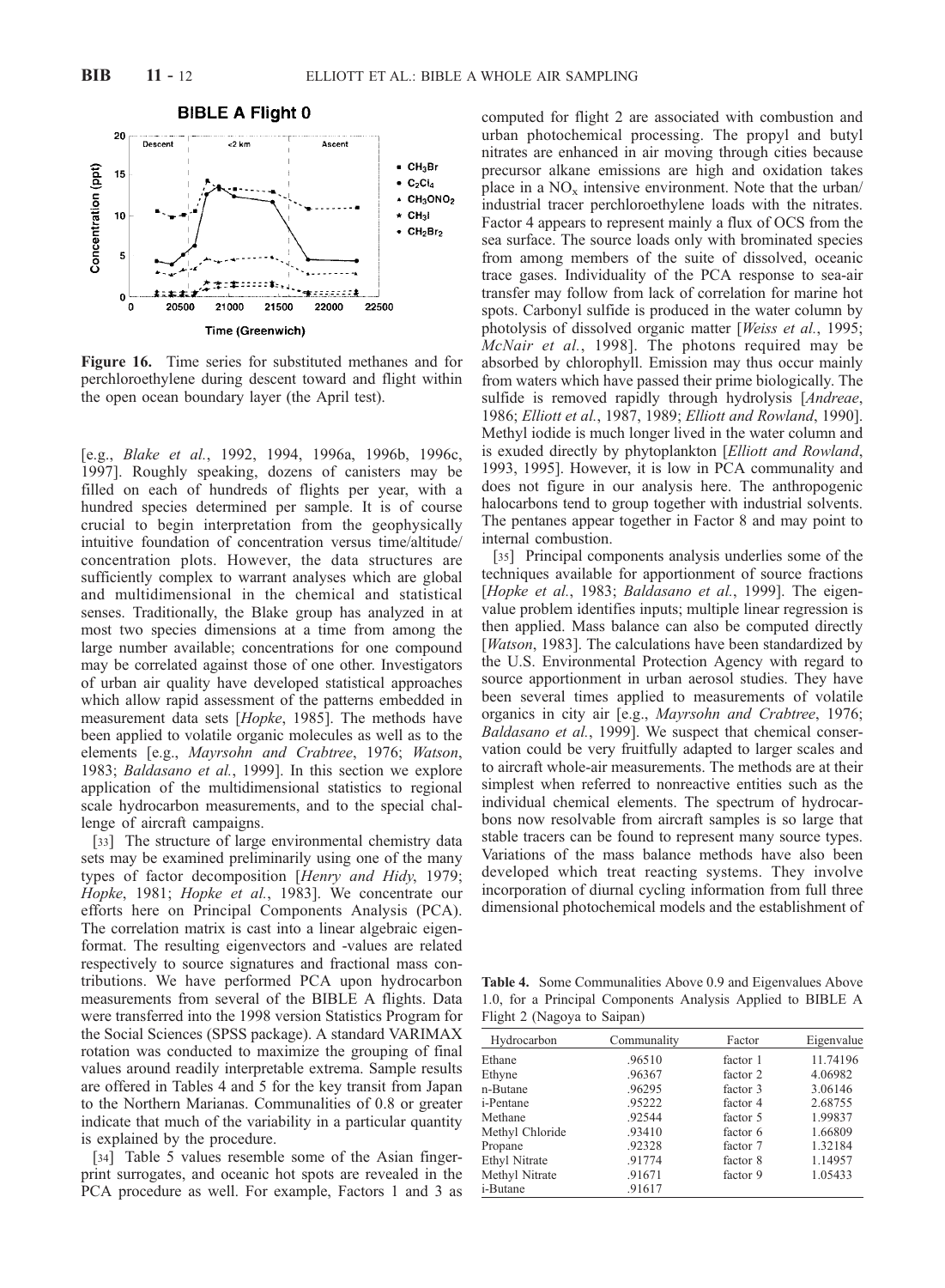Table 5. Hydrocarbons With the Largest Positive Factor Loadings as Deduced in the Flight 2 Principal Components Analysis

|          | Species 1                  | Species 2               | Species 3          | Species 4              |  |
|----------|----------------------------|-------------------------|--------------------|------------------------|--|
| Factor 1 | Propane (.93940)           | n-Butane (.93136)       | Methane (.90818)   | Ethyne (.88857)        |  |
| Factor 3 | Butyl Nitrate (.81604)     | Propyl Nitrate (.74287) | $C_2Cl_4$ (.54719) | Ethyl Nitrate (.43156) |  |
| Factor 4 | OCS (.85487)               | $CH_2Br_2(.54876)$      | $CH_3Br(.42479)$   | F22 (.41201)           |  |
| Factor 6 | $CCl4$ (.87634)            | $CH_3CCl_3$ (.69784)    | $CHCl3$ (.31139)   | CO(.20912)             |  |
| Factor 8 | <i>i</i> -Pentane (.74518) | n-Pentane $(.70718)$    | $CH_3Br(.23602)$   | Methane (.20177)       |  |

basis sets which are Fourier series fit to emissions inventories. Essentially, spatial and temporal components are superimposed on classical source receptor relationships [Hopke, 1985]. Photochemical simulations are generally performed in conjunction with aircraft studies of regional tropospheric chemistry [e.g., Liu et al., 1996; Schultz et al., 1999]. Ultimately we feel that inverse modeling of the hydrocarbon distributions will prove to be a key analysis tool. In this connection we argue that cataloguing of Asian emissions fingerprints should be made a priority.

### 5. Discussion

[36] We have analyzed a suite of hydrocarbon measurements made during the Japanese BIBLE A tropospheric chemistry experiment. Our interpretation is conducted from the broad perspective of biogeochemistry. The BIBLE mission sampled two air masses crucial to understanding of the Earth system -Asian outflow and the tropical atmosphere of Indonesia. With this geography in mind, we have attempted to elucidate the role Asia now plays in the Earth system, and we extrapolate into the era of climate change. Rural and biomass/biofuel combustion sources of organics are segregated from urban and industrial. Methane indicates emissions from wetlands and waste management facilities, CO and saturated/unsaturated species point to the various combustion types, and man-made halocarbons trace city air. Directions for future movement through the multidimensional chemical sample space can be anticipated and will reflect Asian economic growth and evolution of the energy use spectrum. Gases crossing the sea/air interface influence species distributions in the marine boundary layer, but do not closely correlate one another.

[37] Beyond such preliminary results, our work suggests areas where the whole-air method can be refined as a biogeochemical tool. Source fingerprints are often unavailable from Asia proper, so that surrogates have been substituted (Table 2). Emissions ratios are thus highly uncertain, and the ability to differentiate varieties of combustion is compromised. Short-lived hydrocarbons such as the olefins went largely undetected because much flight time was devoted to remote locations. Rationale for the remote sampling was contextual; BIBLE A adopted the study of lightning plumes as one of its themes, and the Gulf Stream platform was designed for operation at high altitudes. However, aircraft-based measurements conducted nearer to the major continental sources hold the potential to signature broadly and to quantify reactive species. Aircraft intensives in general provide snapshot mode vertical sections of the atmosphere [Hoell et al., 1996, 1997, 1999]. We support repetition of BIBLE-like studies, perhaps on a seasonal basis. The logistics and politics of regular Asian experiments will of course be challenging. Nevertheless, time series is an

ideal which must be approached. Ground-based measurements could be conducted more frequently and would provide time filling information relative to aerial work. Benefits of an organized Asian hydrocarbon network would be manifold. Over half the world population resides on the continent, and excepting the People's Republic of China growth rates are high [UN, 1994; OSTP, 1997]. This pool of humanity is only beginning to industrialize, and to modernize from the biofuels and coal toward petroleum [Ausubel et al., 1988; Smil, 1988; WRI, 1992; Lu, 1993]. Shifts in energy and land use patterns will alter regional atmospheric composition [Elliott et al., 1997a, 1997b]. A large number of volatile organics can now be resolved from one another and accurately measured through whole-air techniques [Blake et al., 1997]. Conducted at interval, experiments would closely document the Asian component of global change. The opportunity to do so is unprecedented. Asian growth over the next century will constitute one of the largest pulses of climate altering substance in all of geological history [OSTP, 1997; Elliott et al., 1999a, 1999b].

[38] It is worth detailing some geochemical transitions which lie on the horizon, and their likely effects on hydrocarbon and halocarbon spectra. The consensus among economists and policy makers is that Asian development is ultimately inevitable [Smil, 1988; WRI, 1992; Lu, 1993; UN, 1994; McCreary et al., 1996; OSTP, 1997]. Strong driving forces naturally exist for the incorporation of aspects of western culture. Urbanization and a sharp increase in per capita energy consumption will follow. The rate of growth cannot be predicted. Yet it may determine in part the fate of the Earth system. Rapid but partial industrialization in Latin America has led to a city size distribution skewed heavily toward a few megazones [UN, 1992; Kretzschmar, 1993, 1994]. They are internally immensely polluted. Studies of change in per capita emissions relative to the rural have yet to be undertaken [Elliott et al., 1997c; Decker et al., 2000]. However, indications are that the outputs of most climate altering trace substances will increase. Slow economic growth in Asia may actually be a worst case scenario as global change unfolds. Topography dictates that Chinese and Indochinese urbanization will consist of coastal migration [UN, 1994]. Emissions will thus collapse against the seaboard. Since the prevailing winds are geostrophic, this may mean that effects are felt dominantly on the offshore islands Japan, Taiwan and the Phillipines. For historical reasons short range transport thus represents a volatile environmental security issue. The coastal and open waters of the Pacific are also at risk [Duce, 1986; Elliott et al., 1997a, 1997b]. Transport to North America may present additional political difficulties.

[39] Against this backdrop the composition of the atmosphere will evolve, and analytical chemists will provide monitoring. Increases in per capita gross domestic product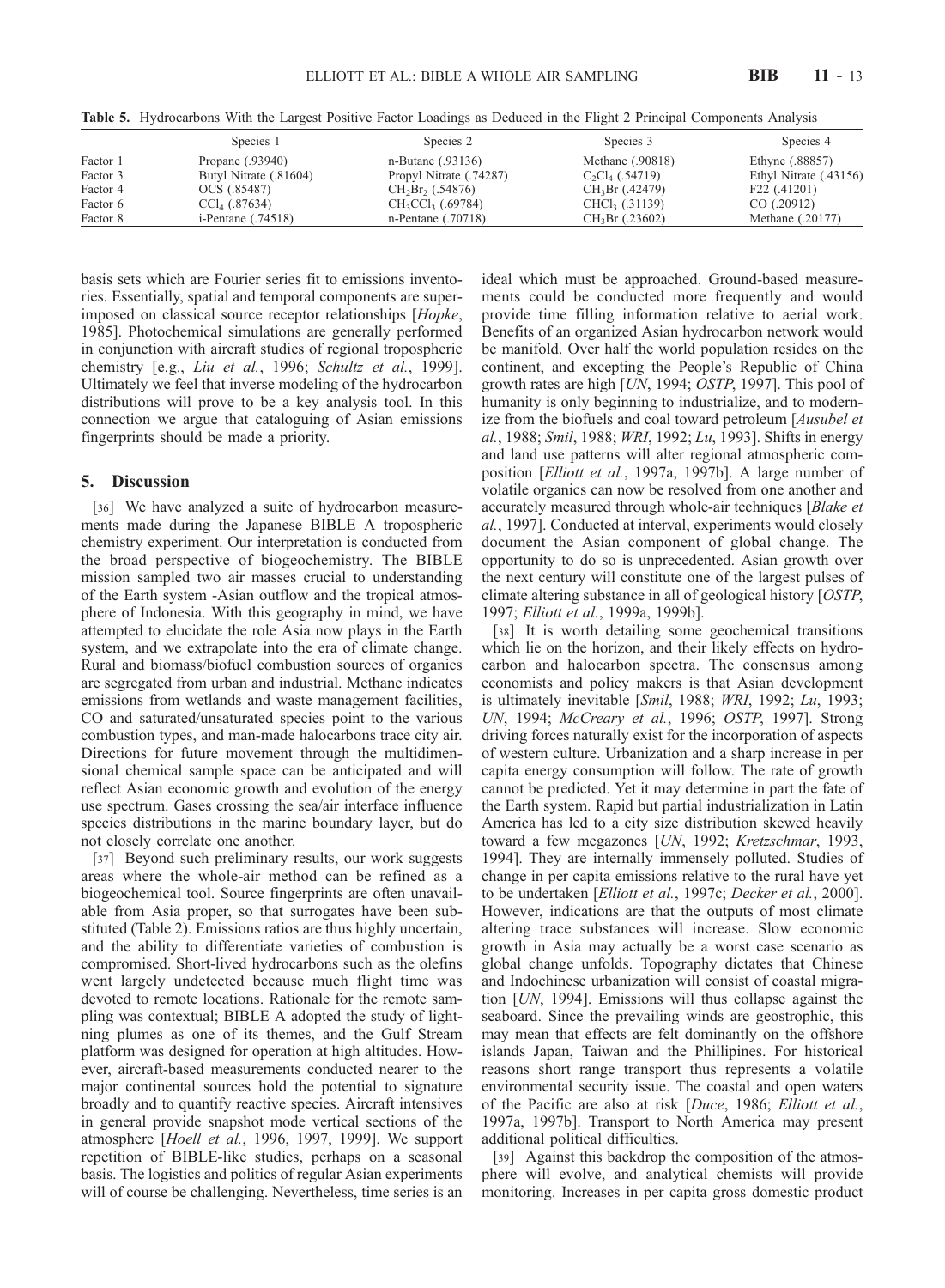will raise demand for clean fuels [WRI, 1992; Lu, 1993]. The government of China is already under pressure from its vast populous to permit and encourage imports of petroleum. As Asia builds systems for the shipment of gas and LPG, losses would be detectable as methane, propane and butane richness in whole-air samples. Nonmethane hydrocarbons oxidize downwind to generate ozone, so that they are classified as indirect greenhouse gases [Liu et al., 1987; Crutzen, 1988; National Research Council (NRC), 1991]. Photochemical oxidants have been tied to the reduction of harvests in China [Chameides et al., 1994], a nation which must struggle in the next century to feed itself [Brown, 1995a, 1995b].

[40] The coastal migration will be part of a broad-based shift in land use types on the mainland [Luizao et al., 1989; WRI, 1992; Chameides et al., 1994]. As the global human population concentrates into Asian cities and megacities, waste treatment problems will follow. Sewers and landfills are strong methane emitters [Khalil and Rasmussen, 1983; Cicerone and Oremland, 1988]. It is not yet clear that urbanization reduces emissions from these sources within developing nations. Population growth will be significant even in the People's Republic, and is now averaging 2% outside it [UN, 1994]. The managed wetlands of rice cultivation will continue to contribute to methane inventories. With wealth will come an Asian automobile culture, potentially patterned after that in the west [Elliott et al., 1997a, 1997b]. Fuel use and combustion will redistribute. Much of the rural population of the developing world still relies on wood for its energy needs [Ausubel et al., 1988; Ausubel, 1995]. Animal husbandry and shift agriculture are major motivations for biomass burns [Andreae, 1991]. Primitive energy economies thus emit light alkanes preferentially. We fully anticipate that adoption of the automobile will enhance pentane, ethylene and ethyne populations in the whole-air database.

[41] We have so far restricted discussion to the function of trace hydrocarbons within the Earth system, in their capacities as direct and indirect greenhouse forcers. As volatile organics move through the atmosphere they can be viewed as geocarriers for elemental carbon. The global nitrogen cycle is second only to that of carbon in terms of climate relevance [Vitousek and Matson, 1993; Vitousek et al., 1997]. For many of the combustion types which have been fingerprinted and monitored through whole-air techniques, nitrogen oxide emission ratios can be established [Andreae, 1991; Elliott et al., 1997a, 1997b]. The  $NO<sub>x</sub>$ comes almost entirely from high temperature equilibration of the major atmospheric constituents  $N_2$  and  $O_2$  into oxidized products. It is thus new N from the biogeochemical perspective [Schlesinger, 1997]. Combustion is also a major source of the primary gas phase pollutants which undergo particle conversion and generate haze (both in the nitrogen and sulfur cycles [Streets et al., 1999]). Vertically integrated optical depths are now so great over Asia that penetration of photosynthetically available radiation is reduced significantly (W. Chameides, personal communication, 1999). Both managed and natural ecosystems may suffer losses of productivity.

[42] We have intended here to consider not just terrestrial biogeochemistry but also long range transport to the open ocean, and processes taking place in the sea itself. Mobile nitrogen forms a link between combustion on land and the ecology of the ocean [Duce, 1986; Duce et al., 1991; Galloway, 1996]. Marine biological production is most often limited by nitrate as a nutrient. The pending Asian vehicle fleet, other energy use types and the general circulation will conspire to inject bioavailable N into the prevailing geostrophics. The sea surface will be the major receptor [Elliott et al., 1997a, 1997b]. The eastern U.S. is currently fertilizing the open North Atlantic on the atmospheric mesoscale [Fanning, 1989; Owens, 1992; Michaels, 1993; Elliott et al., 1997b]. The automobile fleet involved is less than a hundred million strong. The potential for Asian motorization to alter biogeochemistry of the Pacific basin seems very real. Long term inputs of bioavailable nitrogen would be expected to percolate into and become stored within the main thermocline. Water masses of the middle ocean hold an excess of only 10% phosphate relative to nitrate. The potential may exist to switch large volumes of the North Pacific from N to P limitation.

[43] Marine biological material cascades through a series of fixed, degrading and detrital forms after nitrogen triggers phytoplankton blooms [Doney et al., 1996]. Trace gases which flux from the sea surface to influence tropospheric chemistry are exuded at various points along the cycle [McNair et al., 1998; Chu et al., 1999]. Methyl halides appear to be released directly from phytoplankton [*Lobert et al.*, 1995] and their geocycling includes both bacterial consumption [King and Saltzman, 1997] and chemical removal [Elliott and Rowland, 1993, 1995]. Nonmethane hydrocarbons are produced by the photolysis of poorly characterized dissolved organic material [Ratte et al., 1993]. The whole-air hydrocarbons may initially be conceived of as tracers for continental combustion processes responsible for the mobilization of nitrogen. Mobile forms of the nutrient enter the sea to enhance/alter plant productivity. A reflection of these changes will be new distributions for the dissolved trace gases, and so also for their hot spots. Surface maxima are detected in the aircraft hydrocarbon data sets, to the extent that the boundary layer has been sampled. The whole-air method can thus be used to investigate a long but critical circuit through the Asian component of the Earth system, from combustion through mobile nitrogen to marine ecology to sea/air transfer.

## 6. Summary

[44] The human population of Asia already constitutes over half of humanity, and it is rapidly modernizing and continuing to grow [UN, 1994; OSTP, 1997]. Impacts to biogeochemical cycling of the major elements are expected at the regional, Pacific Rim and global scales [Duce, 1991; Vitousek and Matson, 1993; Chameides et al., 1994; Galloway, 1996; Elliott et al., 1997a, 1997b; Vitousek et al., 1997]. Whole-air sampling coupled to gas chromatography is capable of quantifying dozens of hydrocarbons which act as tracers for anthropogenic sourcing to the atmosphere and Earth system. Detection limits of parts per trillion by volume can often be achieved [Blake et al., 1992, 1994, 1996a, 1996b, 1996c, 1997]. A Japanese sponsored, international aircraft campaign recently covered large portions of the East Asian atmos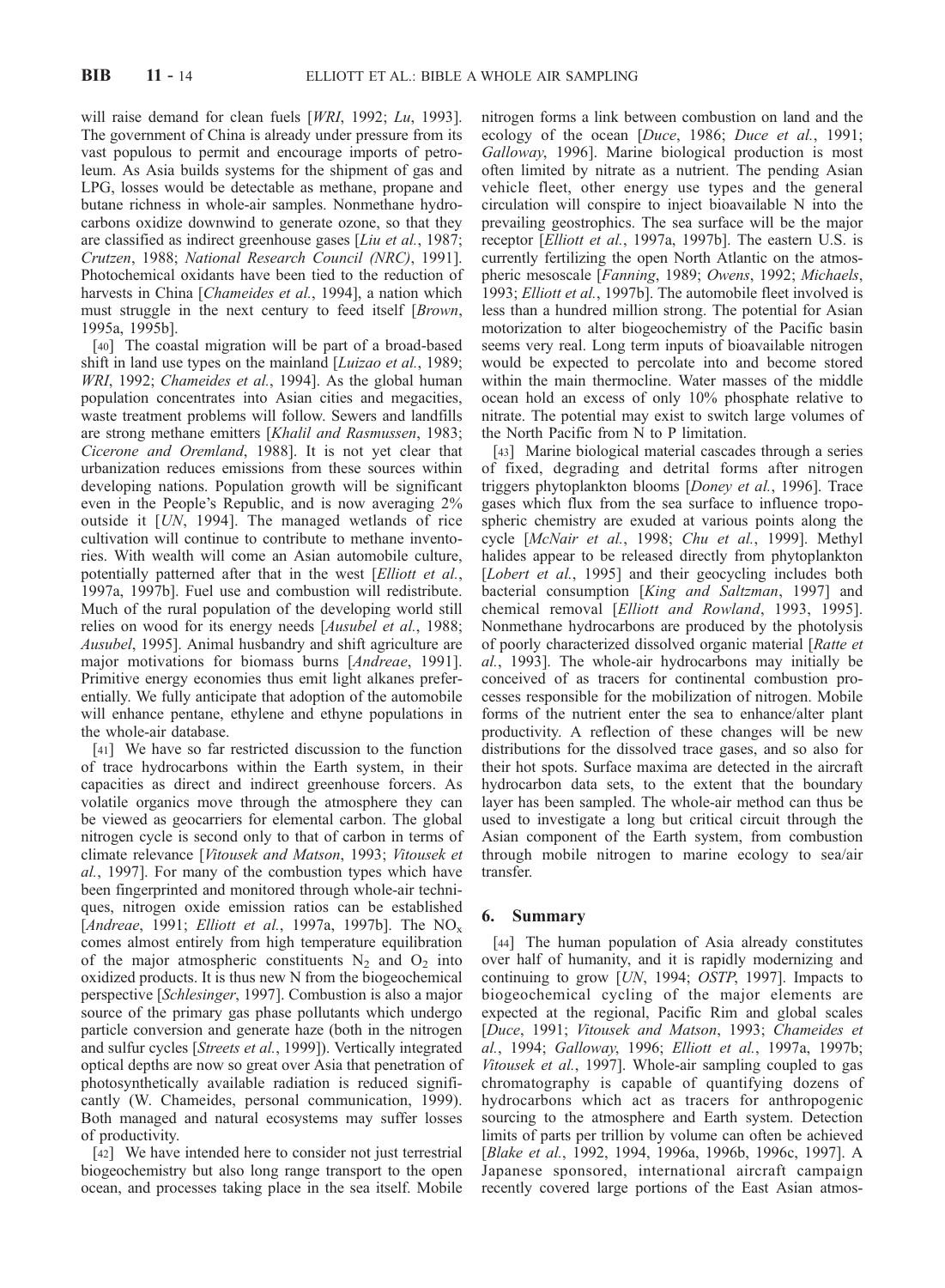phere and included the whole-air method in on-board experiments. The campaign took as its themes the study of biomass burning and lightning emissions. Flight legs were concentrated around the Indonesian archipelago. Here we examine the Japanese whole-air sampling results for insights into evolving Asian biogeochemistry and techniques for monitoring it. Our strategy for analysis is (1) to select flights with large horizontal distance fractions spent in the boundary layer, (2) to plot and consider all data as functions of flight time and altitude, and (3) to organize our treatment by chemical family. Comparisons are made with Asian source signatures where available and otherwise with surrogates.

[45] The meteorological rhythm of winter/spring offshore and summer/fall onshore flow [Bachmeier et al., 1996; Merrill et al., 1997] is evident at middle latitudes for many of the longer lived species. The Indonesian tropics are among the most convectively active areas on Earth [Schmidt, 1952; Fuelberg et al., 1999] and strong vertical mixing effects are apparent there. Molecules emitted from the open sea surface can be tracked entering both continental and marine air masses. It is argued that Indonesia is a microcosm of the global tropics in that island regimes exist with dense and sparse human populations near one another, separated by productive ocean waters [Berger and Wefer, 1991; WRI, 1992]. Ethane is chosen as a major correlate for the other hydrocarbons because of its simple structure and high concentration in many emissions fingerprints [Singh and Zimmerman, 1992; Blake et al., 1992, 1994]. Plots of concentrations for key species against those of  $C_2H_6$  manifest combustion signatures in some cases and sea-air transfer in others. As the Asian human population industrializes and expands, source distributions and therefore integrated signatures are likely to change. This implies motion through the chemical species space, and it can be tracked if regular hydrocarbon sampling can be conducted. Major uncertainties regard fingerprints for the different combustion processes. Ratios of single carbon, alkane, unsaturated, aromatic and halocarbon species may be similar for the disparate sources biomass burning, incineration and automotive activity [Blake et al., 1996b, 1997].

[46] The whole-air method has become particularly rich in chemical detail in recent years and invites the application of several advanced statistical techniques [Mayrsohn and Crabtree, 1976; Watson, 1983; Hopke, 1985; Baldasano et al., 1999]. We apply a classical principal components analysis to discriminate major source factors, and outline chemical mass balance computations which may permit the resolution sources along a flight path. Although our BIBLE A data and approach are restricted to organic species several elemental cycles are elucidated, because secondary groups contain other atoms and release mechanisms are shared. Alkyl nitrates trace oxidation of alkanes in the presence of nitrogen oxides. They are thus indicators for urban modification of air masses, and perhaps also for lightning activity. Methyl nitrate is an exception, because methane excesses in city air tend to be small [Blake et al., 1984; Blake and Rowland, 1995]. Methyl halides are indicators for both biomass burning and sea-air transfer, but at distinct species ratios. The long-lived anthropogenic halocarbons have stabilized in concentration or are being removed

[IPCC, 1995], testimony that the Montreal protocol and its followers are reversing the global atmospheric halogen buildup. The short-lived industrial halocarbons distinguish urban emissions [Blake et al., 1997] and we investigate their utility in identifying continental air masses over the open sea.

[47] The BIBLE A whole-air samples analyzed here provide in and of themselves a detailed glimpse of the role Asia will play in evolution of the Earth system over the next few human generations. Through the database, we characterize current mainland emissions as rich in methane at times, rich in combustion signatures as a rule. Terrestrial climate is most dependent on the elemental geocycles of carbon and nitrogen [Vitousek and Matson, 1993; IPCC, 1995]. The combustion products detected under BIBLE A indicate N mobilization on the continental scale, with potential consequences for soil nutrient storage and terrestrial ecosystem integrity [Schlesinger, 1997; Matson et al., 1997]. Long range transport will move the nitrogen to the open North Pacific as well. The hydrocarbons serve as either direct or indirect greenhouse gases. Methane emissions from rich source types such as rice cultivation, landfills and sewers may be detectable in the BIBLE data. We emphasize, however, the absence of certain signatures and also changes that are likely to occur as Asia industrializes. The propane and isomeric butane combination characteristic of liquefied petroleum gas leakage [Blake and Rowland, 1995; Elliott et al., 1997c] has not been identified from among the BIBLE A samples. As Asia urbanizes it is expected that incomes will rise and infrastructures for the distribution of the cleaner fossil fuels will be developed. A key question will be their extent of leakage [*Muller*, 1992]. At the regional scale oxidation of the hydrocarbons produces ozone [NRC, 1991]. A case has been made for detrimental effects on crop yields, in a nation which will struggle to feed itself in the long term [Chameides et al., 1994; Brown, 1995a, 1995b].

[48] Data from the BIBLE A campaign can thus be interpreted to demonstrate the promise of whole-air hydrocarbon sampling to monitor and elucidate biogeochemical change in the western Pacific. However, the measurements also point to refinements which will be necessary in order for the developing method to reach its full potential. The BIBLE A flights were necessarily prejudiced toward the upper troposphere, because lightning studies were a chief motivation. Future aircraft missions can reveal more about the Earth system role of Asia if they favor surface processes and if they are conducted closer to or over the continent. Coordination with regular ground-based measurements would be reasonable as a means to achieve temporal space filling. Overflights and surface measurements may of course be difficult to arrange from a political standpoint. Our analysis highlights their potential scientific value. Crucial uncertainties in our work here are traceable to a lack of Asia-specific source fingerprint information. We recommend that a compilation be undertaken in close conjunction with any intensification of general air sampling activity.

[49] Acknowledgments. S. Elliott, D.R. Blake, N.J. Blake, and B.C. Sive were supported in their work on the BIBLE A project by the Japanese National Space Development Agency (NASDA). S. Elliott, M.K. Dubey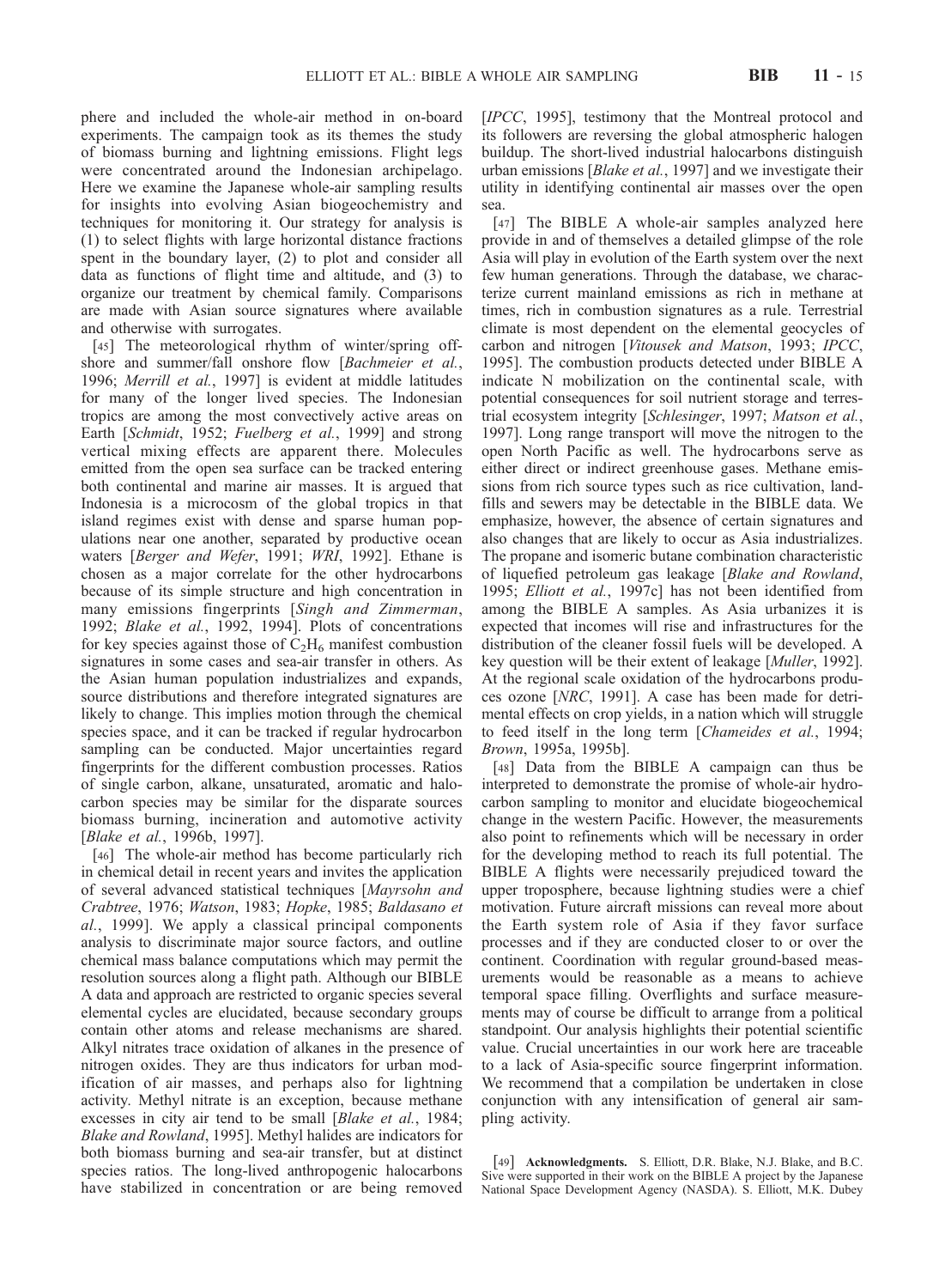and F.A. Smith also thank several groups at Los Alamos National Laboratory for partial support: the Institute of Geophysics and Planetary Physics, and the LDRD Science and Technology Based programs office.

#### References

- Andreae, M. O., The ocean as a source of atmospheric sulfur compounds, in The Role of Air-Sea Exchange in Geochemical Cycling, edited by P. Buat-Ménard, pp. 331-362, D. Reidel, Norwell, Mass., 1986.
- Andreae, M. O., Biomass burning: It's history, use and distribution, in Global Biomass Burning, Atmospheric, Climatic, and Biospheric Implications, edited by J. Levine, pp. 1 – 21, MIT Press, Cambridge, Mass., 1991.
- Ausubel, J., Technical progress and climate change, Energy Policy, 23, 411 – 416, 1995.
- Ausubel, J., A. Grubler, and N. Nakicenovic, Carbon dioxide emissions in a methane economy, Clim. Change, 12, 245 – 263, 1988.
- Bachmeier, A. S., R. E. Newell, M. C. Shipham, Y. Zhu, D. R. Blake, and E. V. Browell, PEM-West A: A meteorological overview, J. Geophys. Res., 101, 1655-1677, 1996.
- Baldasano, J. M., D. Rosa, and J. Calbo, Applying receptor models to analyze urban/suburban VOC air quality in Martorell (Spain), Environ. Sci. Technol., 32(3), 405-412, 1999.
- Berger, W. H., and G. Wefer, Productivity of the glacial ocean: Discussion of the iron hypothesis, Limnol. Oceanogr., 36, 1899 – 1918, 1991.
- Blake, D. R., and F. S. Rowland, Urban leakage of liquefied petroleum gas and its impact on Mexico City air quality, Science, 269, 953 – 956, 1995.
- Blake, D. R., V. H. Woo, S. C. Tyler, and F. S. Rowland, Methane concentrations and source strengths in urban locations, Geophys. Res. Lett., 11, 1211 – 1214, 1984.
- Blake, D. R., D. F. Hurst Jr., T. W. Smith, W. J. Whipple, T. Chen, N. J. Blake, and F. S. Rowland, Summertime measurements of selected nonmethane hydrocarbons in the Arctic and Subarctic during the 1988 Arctic Boundary Layer Expedition (ABLE 3A), J. Geophys. Res., 97, 16,559 – 16,588, 1992.
- Blake, D. R., T. W. Smith Jr., T. Chen, W. J. Whipple, and F. S. Rowland, Effects of biomass burning on summertime nonmethane hydrocarbon concentrations in Canadian wetlands, J. Geophys. Res., 99, 1699 – 1719, 1994.
- Blake, D. R., T. Chen, T. W. Smith Jr., C. J. L. Wang, O. W. Wingenter, N. J. Blake, and F. S. Rowland, Three-dimensional distribution of nonmethane hydrocarbons and halocarbons over the northwestern Pacific during the 1991 Pacific Exploratory Mission (PEM-West A), J. Geophys. Res., 101, 1763 – 1778, 1996a.
- Blake, D. R., N. J. Blake, T. W. Smith Jr., O. W. Wingenter, and F. S. Rowland, Nonmethane hydrocarbon and halocarbon distributions during Atlantic Stratocumulus Transition Experiment/Marine Aerosol and Gas Exchange June 1992, J. Geophys. Res., 101, 4501-4514, 1996b.
- Blake, D. R., N. J. Blake, B. C. Sive, T. Chen, and F. S. Rowland, Biomass burning emissions and vertical distribution of atmospheric methyl halides and other reduced carbon gases in the South Atlantic region, J. Geophys. Res., 101, 24, 151 - 24, 164, 1996c.
- Blake, N. J., D. R. Blake, T. Chen, J. E. Collins Jr., G. W. Sachse, B. E. Anderson, and F. S. Rowland, Distribution and seasonality of selected hydrocarbons and halocarbons over the western Pacific basin during PEM-West A and PEM-West B, J. Geophys. Res., 102, 28,315 -28,331, 1997.
- Bowden, K. F., Oceanic and estuarine mixing processes, in Chemical Oceanography, vol. I, edited by J. P. Riley and G. Skirrow, pp. 1–41, Academic, San Diego, Calif., 1975.
- Brauer, M., and J. M. Hishamhashim, Fires in Indonesia: Crisis and reaction, Environ. Sci. Technol., 32(17), A404 –A407, 1998.
- Brown, L., State of the World, Norton, New York, 1995a.
- Brown, L., Who Will Feed China? Wake-Up Call for a Small Planet, Norton, New York, 1995b.
- Brown, N., Out of control: Fires and forestry in Indonesia, Tr. Ecol. Evol., 13(1), 41, 1998.
- Chameides, W., P. S. Kasibhatla, J. Yienger, and H. Levy, Growth of continental scale metro-agro-plexes, regional ozone pollution and world food production, Science, 264, 74 – 77, 1994.
- Chu, S., L. A. NcNair, S. Elliott, C. A. Lai, O. A. Hurricane, R. P. Turco, and R. Dugdale, Ecodynamics and dissolved gas chemistry routines for ocean circulation models, Comput. Chem., 23, 447 – 467, 1999.
- Cicerone, R. J., and R. Oremland, Biogeochemical aspects of atmospheric methane, Global Biogeochem. Cycles, 2, 299 – 327, 1988.
- Crutzen, P. J., Tropospheric ozone: An overview, in Tropospheric Ozone, edited by I. S. A. Isaksen, pp. 3-32, D. Reidel, Norwell, Mass., 1988.
- Cullis, C. F., and M. M. Hirschler, Man's emissions of carbon monoxide and hydrocarbons into the atmosphere, Atmos. Environ., 23, 1195 – 1203, 1989.
- Cullis, C. F., and M. M. Hirschler, A simple model for estimating emissions of carbon monoxide and hydrocarbons from the combustion of coal, Atmos. Environ., 24, 1153 – 1160, 1990.
- Decker, E. H., S. Elliott, F. Smith, D. R. Blake, and F. S. Rowland, Energy and material flow through the urban ecosystem, Annu. Rev. Energy Environ., 25, 685-740, 2000.
- Doney, S. C., D. M. Glover, and R. G. Najjar, A new coupled, one-dimensional biological-physical model for the upper ocean: Application to the JGOFS Bermuda Atlantic Time-series Study (BATS) site, Deep Sea Res., Part II,  $43(2-3)$ ,  $591-624$ , 1996.
- Duce, R. A., The impact of atmospheric nitrogen, phosphorus and iron species on marine biological productivity, in The Role of Air Sea Exchange in Geochemical Cycling, edited by P. Buat Menard, 497-529, D. Reidel, Norwell, Mass., 1986.
- Duce, R. A., et al., The atmospheric input of trace species to the world ocean, Global Biogeochem. Cycles, 5, 193-259, 1991.
- Elliott, S., and F. S. Rowland, The effect of metal complexation on hydrogen sulfide transport across the sea-air interface, J. Atmos. Chem., 10(3),  $315 - 327$ , 1990.
- Elliott, S., and F. S. Rowland, Nucleophilic substitution rates and solubilities for the methyl halides in seawater, Geophys. Res. Lett., 20, 1043 – 1046, 1993.
- Elliott, S., and F. S. Rowland, Methyl halide hydrolysis rates in natural waters, *J. Atmos. Chem.*, 20, 229-236, 1995.
- Elliott, S., E. Lu, and F. S. Rowland, Carbonyl sulfide hydrolysis as a source of the hydrogen sulfides in open ocean seawater, Geophys. Res. Lett., 14, 131-134, 1987.
- Elliott, S., E. Lu, and F. S. Rowland, Rates and mechanisms for hydrolysis of carbonyl sulfide in several types of natural water, Environ. Sci. Technol., 23(4), 458-461, 1989.
- Elliott, S., C. Y. J. Kao, F. Gifford, S. Barr, M. Shen, R. P. Turco, and M. Z. Jacobson, Free tropospheric ozone production after deep convection of dispersing tropical urban plumes, Atmos. Environ., 24, 4263 – 4274, 1996.
- Elliott, S., et al., Atmospheric effects of the emerging mainland Chinese transportation system at and beyond the regional scale, J. Atmos. Chem., 27, 31 – 70, 1997a.
- Elliott, S., D. R. Blake, R. A. Duce, C. A. Lai, E. I. McCreary, L. A. McNair, F. S. Rowland, A. G. Russell, G. E. Streit, and R. P. Turco, Motorization of China implies changes in Pacific air chemistry and primary production, Geophys. Res. Lett., 24, 2671 – 2674, 1997b.
- Elliott, S., et al., Ventilation of liquefied petroleum gas components from the Valley of Mexico, J. Geophys. Res., 102, 21,197 – 21,207, 1997c.
- Elliott, S., D. R. Blake, H. P. Hanson, and F. S. Rowland, Fueling Asian modernization, Environ. Sci. Policy, 2, 5 – 8, 1999a.
- Elliott, S., D. R. Blake, and F. S. Rowland, Rapid industrialization in developing countries: The challenge to Earth system research for the new millennium, Atmos. Environ., 33, 683-684, 1999b.
- Fanning, K. A., Influence of atmospheric pollution on nutrient limitation in the ocean, *Nature*, 339, 460-463, 1989.
- Finkelman, R. B., H. E. Belkin, and B. Zheng, Health impacts of domestic coal use in China, Proc. Natl. Acad. Sci., 96(7), 3427-3431, 1999.
- Fuelberg, H. E., R. E. Newell, S. P. Longmore, Y. Zhu, D. J. Westberg, E. V. Browell, D. R. Blake, G. L. Gregory, and G. W. Sachse, A meteorological overview of the Pacific Exploratory Mission (PEM) Tropics period, J. Geophys. Res., 104, 5585-5622, 1999.
- Galloway, J. N., Nitrogen mobilization in the United States and the People's Republic of China, Atmos. Environ., 30, 1551 – 1561, 1996.
- Guenther, A., et al., A global model of natural volatile organic compound emissions, J. Geophys. Res., 100, 8873 – 8892, 1995.
- Henry, R. C., and G. M. Hidy, Multivariate analysis of particulate sulfate and other air quality variables by principal components, part I, Annual data from Los Angeles and New York, Atmos. Environ., 13, 1581-1586, 1979.
- Henry, R. C., and G. M. Hidy, Multivariate analysis of particulate sulfate and other air quality variables by principal components, part II, Salt Lake City Utah and St. Louis, Missouri, Atmos. Environ., 16, 929 – 943, 1981a.
- Henry, R. C., and G. M. Hidy, Authors response to G.D. Thurston's comments on Henry and Hidy, Atmos. Environ., 15, 425-426, 1981b.
- Hoell, J. M., D. D. Davis, S. C. Liu, R. E. Newell, M. Shipham, H. Akimoto, R. J. McNeal, R. J. Bendura, and J. W. Drewry, Pacific Exploratory Mission-West A (PEM-West A): September –October 1991, J. Geophys. Res., 101, 1641-1653, 1996.
- Hoell, J. M., D. D. Davis, S. C. Liu, R. E. Newell, H. Akimoto, R. J. McNeal, and R. J. Bendura, The Pacific Exploratory Mission-West Phase B: February –March, 1994, J. Geophys. Res., 102, 28,223 – 28,239, 1997.
- Hoell, J. M., D. D. Davis, D. J. Jacob, M. O. Rodgers, R. E. Newell, H. E. Fuelberg, R. J. McNeal, J. L. Raper, and R. J. Bendura, Pacific exploratory mission in the tropical Pacific: PEM-Tropics A August-September 1996, J. Geophys. Res., 104, 5567 – 5583, 1999.